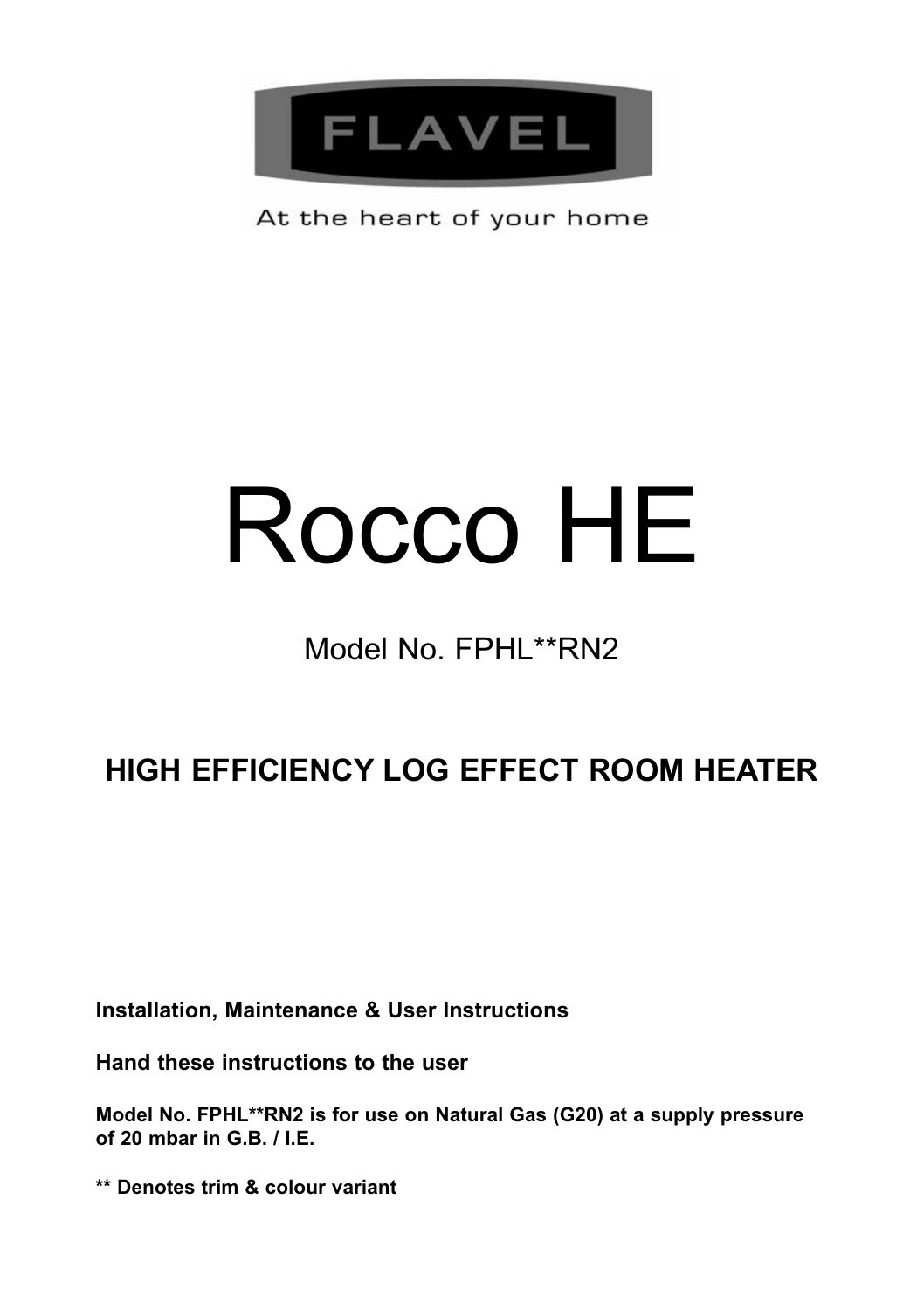# **Information Requirements for Commission Regulation (EU) 2015/1188**

| <b>Model Identifier</b>                                    | <b>FPHL**RN2</b>                                                                                            |
|------------------------------------------------------------|-------------------------------------------------------------------------------------------------------------|
| <b>Indirect Heating Functionality</b>                      | <b>No</b>                                                                                                   |
| <b>Direct Heat Output</b>                                  | 3.6kW                                                                                                       |
| <b>Indirect Heat Output</b>                                | <b>Not Applicable</b>                                                                                       |
| Fuel                                                       | <b>Natural Gas (G20)</b>                                                                                    |
| <b>NO<sub>x</sub></b> Emissions                            | 130mg/kWh                                                                                                   |
| <b>Nominal Heat Output</b>                                 | 3.6kW                                                                                                       |
| Minimum Heat Output (Indicative, all models)               | 1.5kW                                                                                                       |
| <b>Useful Efficiency at Nominal Heat Output</b>            | 73.9%                                                                                                       |
| Useful Efficiency at Minimum Heat Output (Indicative)      | 50.0%                                                                                                       |
| <b>Auxilliary Power Consumption at Nominal Heat Output</b> | 0.000001kW                                                                                                  |
| <b>Auxilliary Power Consumption at Minimum Output</b>      | 0.000001kW                                                                                                  |
| <b>Auxilliary Power Consumption at Standby Mode</b>        | 0.0000005kW                                                                                                 |
| <b>Permanent Pilot Flame Requirement</b>                   | N/A                                                                                                         |
| Type of Heat Output / Room Temperature Control             | Not applicable                                                                                              |
| <b>Contact Details</b>                                     | <b>BFM Europe Ltd.</b><br><b>Gordon Banks Drive</b><br><b>Trentham Lakes North</b><br><b>Stoke-on-Trent</b> |

**ST4 4TJ**

**Tel : 01782 339000**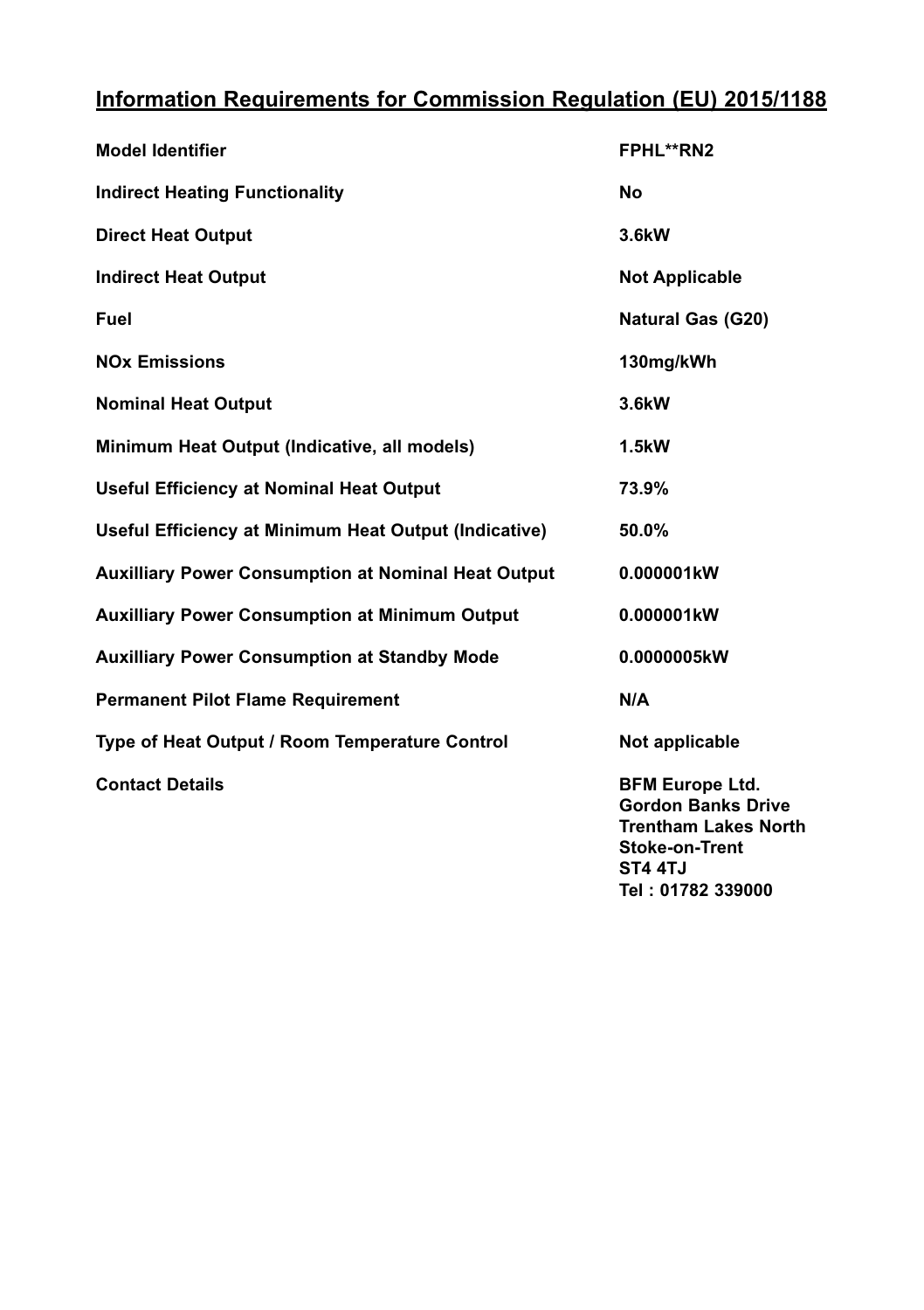#### **CONTENTS**

# 1.0 Appliance information 3<br>1.1 Conditions of installation 3 1.1 Conditions of installation and the state of the Conditions of installation and the state of the 4 metal of the 4 metal of the 4 metal of the 4 metal of the 4 metal of the 4 metal of the 4 metal of the 4 metal of the 4 1.2 Flue & Chimney Suitability **1.3** Shelf position **4** Shelf position **5**

**Section 1 Information and Requirements**

|     | Shelf position                          |  |
|-----|-----------------------------------------|--|
| 1.4 | Hearths                                 |  |
| 1.5 | Installation to plastered wall surfaces |  |

#### **Section 2 Installation of Fire**

| 2.1 | Unpacking the combustion chamber                             | 6     |
|-----|--------------------------------------------------------------|-------|
| 2.2 | Preparing the combustion chamber opening (In studded wall)   |       |
| 2.3 | Preparing the combustion chamber opening (In chimney breast) | $8-9$ |
| 2.4 | Securing the fire to the opening                             | 10    |
| 2.5 | Installation of the gas supply                               | 11    |
| 2.6 | Fitting the efficiency / flue restrictor baffle              | 12    |
| 27  | Fitting the batteries to the fire                            | 12    |
| 2.8 | Removal & re-fitting of the glass frame                      | 13    |

#### **Section 3 Assembling Fuel Bed and Commissioning**

| 3.1       | Fitting the fuel bed logset                            | 14-18     |
|-----------|--------------------------------------------------------|-----------|
| 3.2       | Making the gas connection & checking for gas tightness | 18        |
| 3.3       | Removal & re-fitting the trim                          | 19        |
| 3.4       | Fitting the batteries                                  | $20 - 21$ |
| 3.5       | Lighting the fire manually                             | 21        |
| 3.6       | Lighting the fire via the remote control handset       | $22 - 23$ |
| 3.7       | Checking for clearance of combustion products          | 24        |
| Section 4 | <b>Maintenance</b>                                     |           |
| 4.1       | Removal of the burner assembly                         | 25        |
| 4.2       | Removal of the control valve                           | $25 - 26$ |
| 4.3       | Removal of the pilot assembly                          | 26        |
| Section 5 | <b>User Instructions</b>                               |           |
| 5.1       | Installation Information                               | 27        |
| 5.2       | About the Rocco HE room heater                         | 28        |
| 5.3       | Spillage monitoring system                             | 28        |
| 5.4       | Operating the Fire                                     | 29-30     |
| 5.5       | Manual operation of the fire                           | 32-33     |
| 5.6       | Replacing the batteries                                | 33        |
| 5.7       | Cleaning instructions                                  | 34        |
| 5.8       | Removal & re-fitting the fuel-bed logset               | 35-39     |
| 5.9       | Removal & re-fitting the glass frame                   | 40        |
| 5.10      | Removal & re-fitting the trim assembly                 | 41        |
|           |                                                        |           |

5.10 Removal & re-inding the thin assembly<br>5.11 User replaceable parts 45

#### **Model number FPHL\*\*RN2** manufactured by:-

BFM Europe Ltd. Trentham Lakes, Stoke-on-Trent, Staffordshire, ST4 4TJ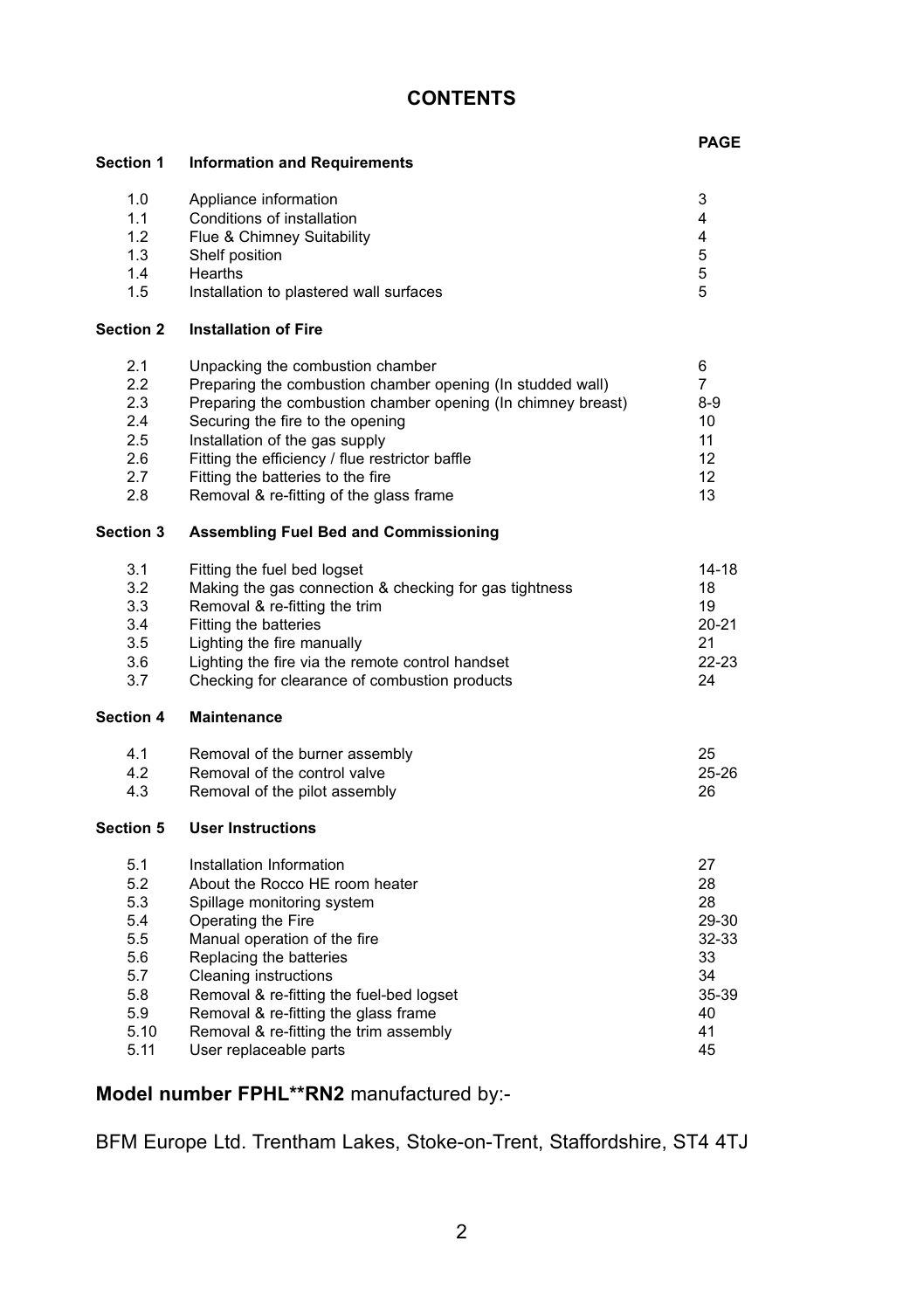# **SECTION 1 INFORMATION AND REQUIREMENTS**

#### **1.0 APPLIANCE INFORMATION**

| Main injector: (1 off) | Stereomatic Injector Cat 82 - size 380 (NG)  |
|------------------------|----------------------------------------------|
| Pilot Type:            | <b>ERTA PG-83-10</b>                         |
| Max. Gross Heat Input: | 5.4 kW                                       |
| Min. Gross Heat Input: | $3.0$ kW                                     |
| Gas Rate:              | 0.512 $m^3$ /hr (High)                       |
|                        | 0.290 $m^3$ /hr (Low)                        |
| Cold Pressure:         | G20 $20.0+/-1.0$ mbar $(8.0 +/-0.4$ in w.g.) |
| lgnition:              | Integral to gas valve                        |
| Electrode Spark Gap:   | 4.0 <sub>mm</sub>                            |
| Packed Weight          | 51.0 kg                                      |
|                        |                                              |

#### **Efficiency Declaration**

The efficiency of this appliance has been measured as specified in BS 7977-1 : 2009 + A1 2013 and the result is 73.9%.

The net calorific value of the fuel has been used for this efficiency calculation. The test data from which it has been calculated has been certified by BSI. The efficiency value may be used in the UK Government's Standard Assessment Procedure (SAP) for energy rating of dwellings.

**Fig. 1 Fig. 2**

**Chamber Chamber**



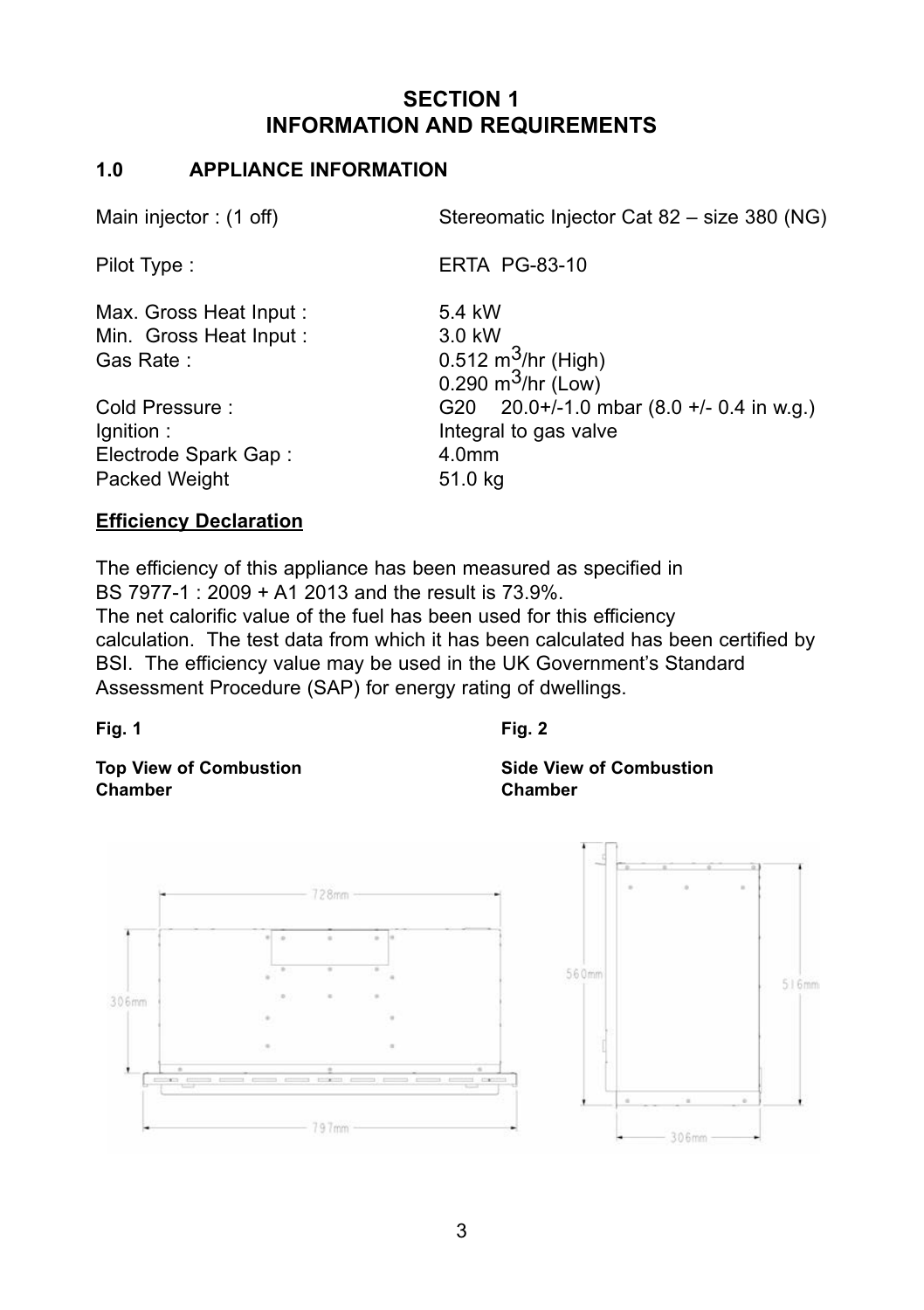# **INSTALLATION REQUIREMENTS**

#### **1.1 CONDITIONS OF INSTALLATION**

It is the law that all gas appliances are installed only by a GAS SAFE Registered Installer, in accordance with these installation instructions and the Gas Safety (Installation and Use) Regulations 1998 as amended. Failure to install appliances correctly could lead to prosecution. It is in your own interest and that of safety to comply with the law. The installation must also be in accordance with all relevant parts of the Local and National Building Regulations where appropriate, the Building Regulations (Scotland Consolidation) issued by the Scottish Development Department, and all applicable requirements of the following British Standard Code of Practice.

- 1. BS 5871 Part 2 Installation of Inset Live Fuel Effect Gas Fires
- 2. BS 6891 Installation of Gas Pipework
- 3. BS 5440 Parts 1 & 2 Installation of Flues and Ventilation
- 4. BS 1251 Open fire place components
- 5. BS 715 / BS EN 1856-2 Metal flue pipes for gas appliances
- 6. BS EN 1858 Clay Flue Blocks and Terminals
- 7. IS 813 : Domestic Gas Installation (Republic of Ireland)

**No purpose made additional ventilation is normally required for this appliance, when installed in G.B. When Installing in I.E. please consult document I.S. 813 : Domestic Gas Installation, which is issued by the National Standards Authority of Ireland. If installing in Northern Ireland, please consult local building regulations. Any purpose made ventilation must be checked periodically to ensure that it is free from obstruction.** 

#### **1.2 FLUE AND CHIMNEY SUITABILITY**

This appliance is designed for use with conventional brick built or lined chimneys and fabricated flues and metal flue boxes conforming to BS 715 / BS EN 1856-2. All flues must conform to the following minimum dimensions.

| Minimum diameter of circular flues                    | $125 \text{ mm}$ |
|-------------------------------------------------------|------------------|
| Minimum effective height of all Class 1 (175mm) flues | 3 metres         |
| Minimum effective height of all Class 2 (125mm) flues | 4 metres         |

#### **ENSURE THAT IF INSTALLING THIS PRODUCT INTO A BRICk BUILT CHIMNEY, THE CHIMNEY HAS BEEN FULLY SWEPT PRIOR TO PROCEEDING WITH THE INSTALLATION.**

Safe clearance of products must always be checked by carrying out a smoke match test as described in section 3.5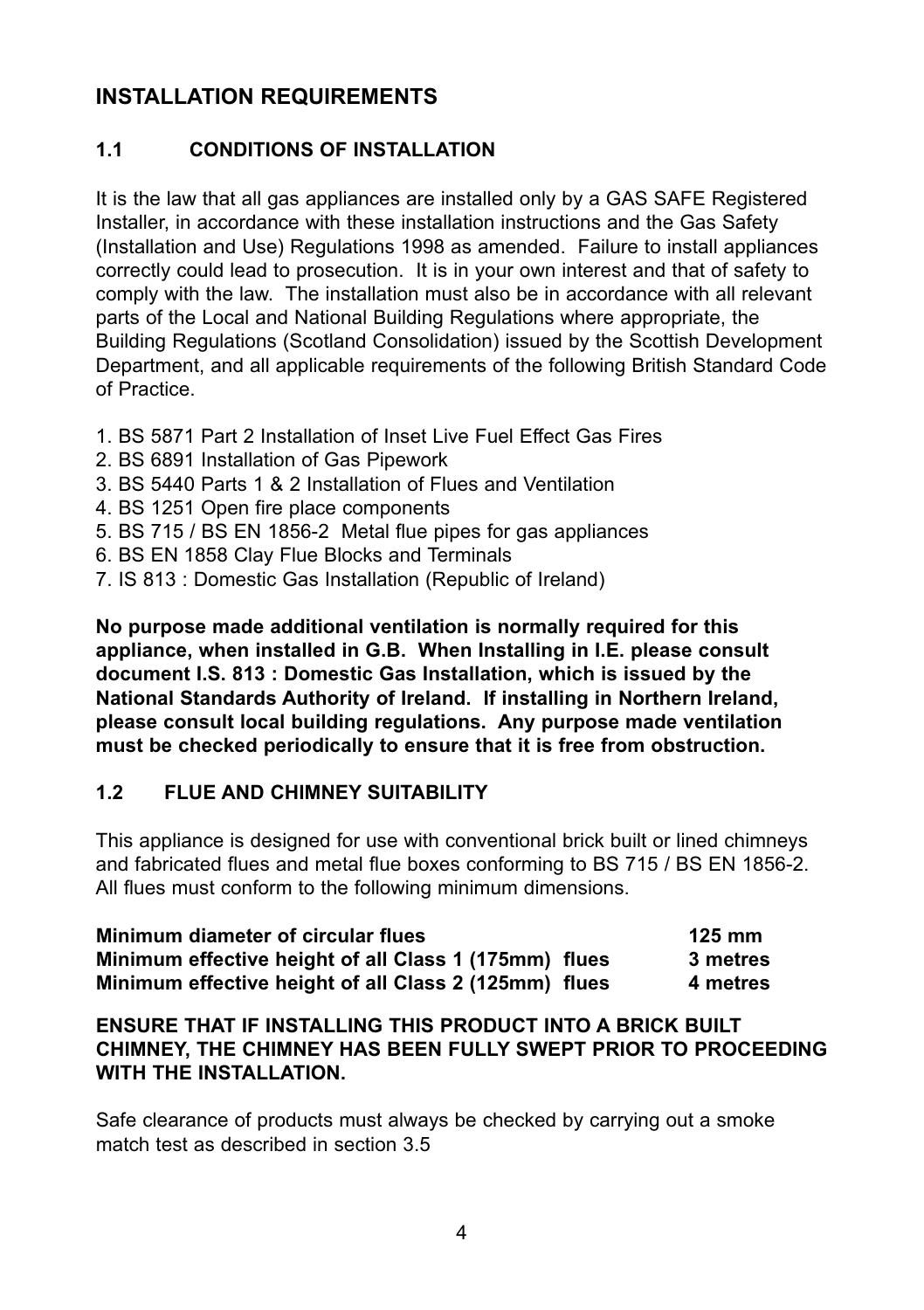# **1.3 SHELF POSITION**

The fire may be fitted below a combustible shelf providing there is a minimum distance of 300mm above the top of the fire and the shelf does not project more than 150mm. If the shelf overhangs more than 150mm the distance between the fire and the shelf must be increased by 15mm for every 25mm of additional overhang over 150mm.

#### **1.4 HEARTHS**

This appliance does not require the fitting of a hearth that projects in front of it when installed into a recess in either an existing chimney breast or a studded wall. The appliance must however stand on a non-combustible base that is a minimum thickness of 12mm

#### **1.5 INSTALLATION TO PLASTERED WALL SURFACES**

If installing to a plastered wall, all material must be removed from the 50mm area surrounding the combustion chamber opening, and replaced with non-combustible material, such as marble or granite, to prevent plaster cracking. See figure 3 below.

#### **Fig. 3**

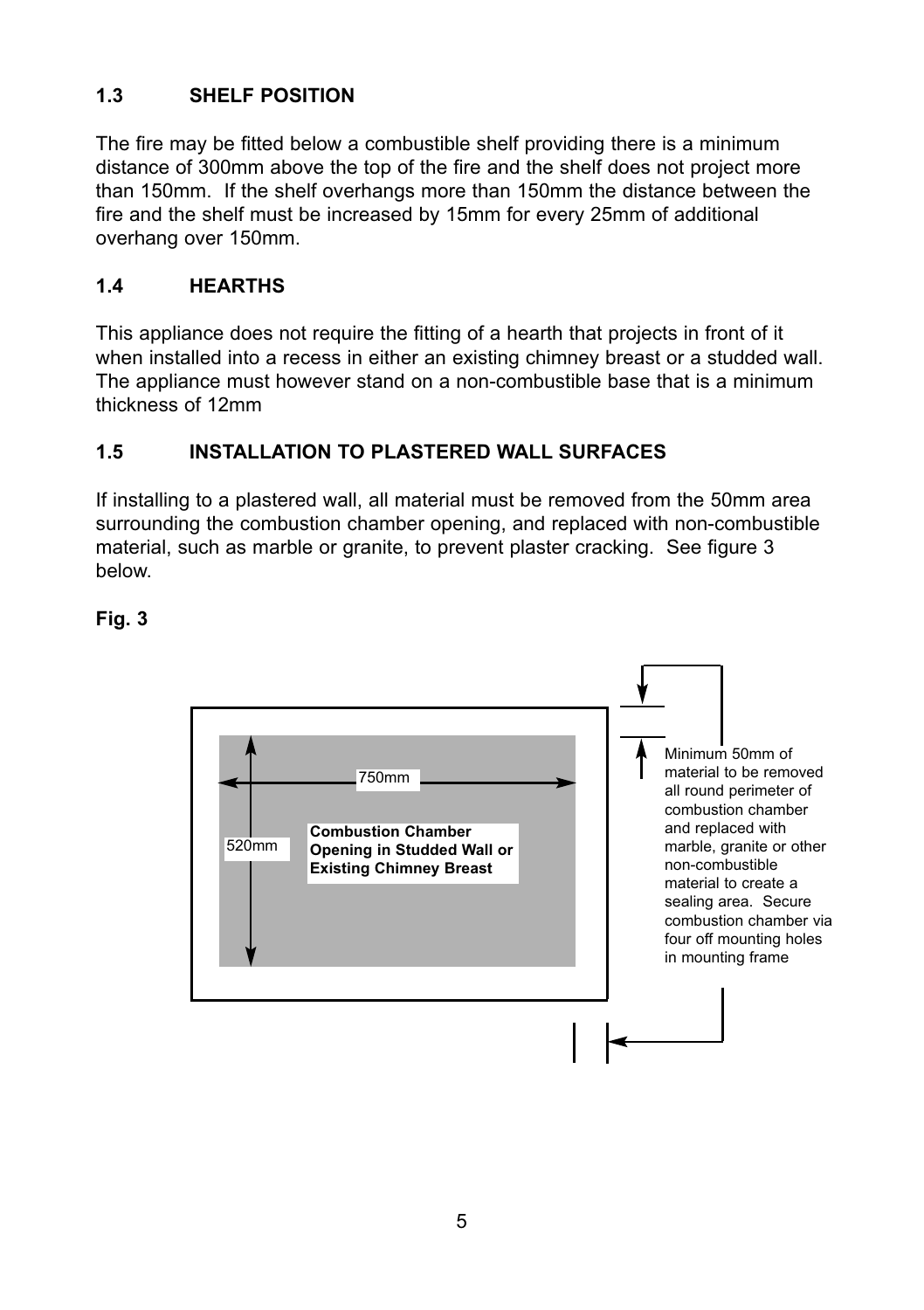# **SECTION 2 INSTALLATION OF FIRE**

#### **2.1 UNPACkING THE COMBUSTION CHAMBER**

Carefully lift the combustion chamber out of the carton. Remove the loose item packaging carefully from the pack. Check the contents as listed :-

#### **DO NOT UNDER ANY CIRCUMSTANCES USE THIS APPLIANCE IF THE GLASS PANEL IS BROkEN OR NOT SECURELY FIXED TO THE FIREBOX.**

Packing Check List

- 1 off Combustion chamber & glass frame assembly
- 1 off Trim (packed in front section of outer carton)<br>1 off Boxed ceramic fuel-bed set (packed inside co
- Boxed ceramic fuel-bed set (packed inside combustion chamber)
- 1 off Installation / user Instruction manual<br>1 off Rubber grommet (to seal inlet apertu
- 1 off Rubber grommet (to seal inlet aperture used on firebox)<br>1 off Handset
- Handset
- 1 off Loose Items pack containing :- 1 off efficiency baffle & 2 fixing
	- screws
	- 4 off No. 12 x 40mm screws
	- 4 off rawlplugs
	- 5 off AA batteries
	- 1 off guarantee card

#### **IMPORTANT NOTE BEFORE PROCEEDING WITH THE INSTALLATION**

This product requires a minimum effective flue height of 4.0 metres of minimum circular cross-sectional area 125mm. If installing the product into a 225mm x 225mm brick chimney, THE CHIMNEY SOUNDNESS MUST BE CHECKED BY TESTING prior to a decision being made on whether the chimney requires lining. If the flue height is greater than 10 metres on an external wall or 12 metres on an internal wall then a flue liner must be fitted even if the chimney integrity is ok.

Please check the chimney height and integrity prior to proceeding with the installation, to establish if a chimney liner is required. Any flue pipe should conform to BS 715 / BS EN 1856-2 (Metal flue pipes for gas appliances).

**When you have decided upon if the product requires the fitting of a flue liner, proceed with the creation of the correct sized builders opening or studwork installation of the product as per sections 2.2 or 2.3**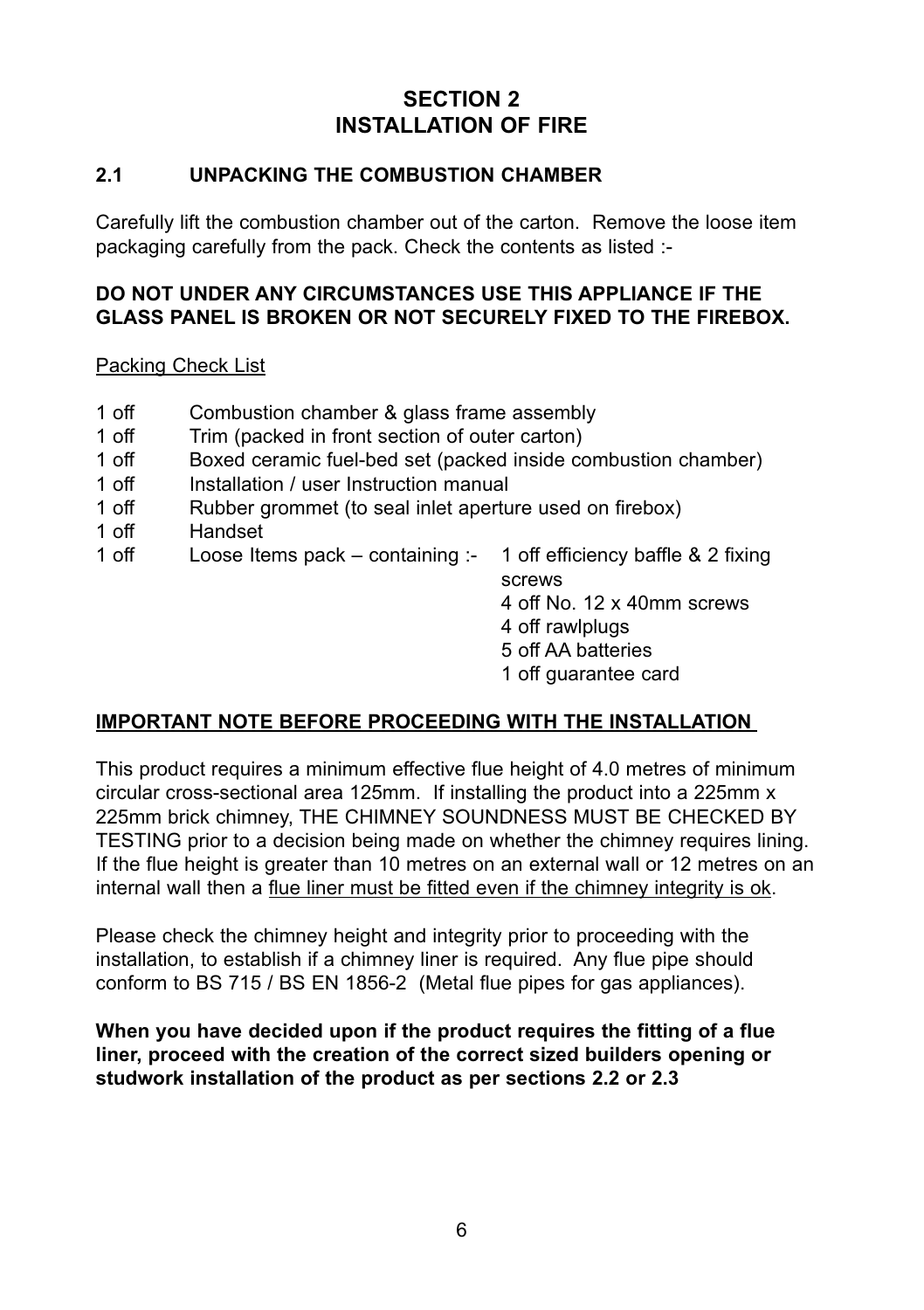#### **2.2 PREPARATION OF THE COMBUSTION CHAMBER OPENING (INTO STUDDED WALL) USING A 125MM FLUE LINER.**

All combustible parts of the studwork must be set at the distances as shown below in figure 4 & 5. For installation into such applications a flue box with 125mm flue pipe adaptor is available to purchase as a cost option extra, please order part number 1125-130260, from your local Flavel stockist.

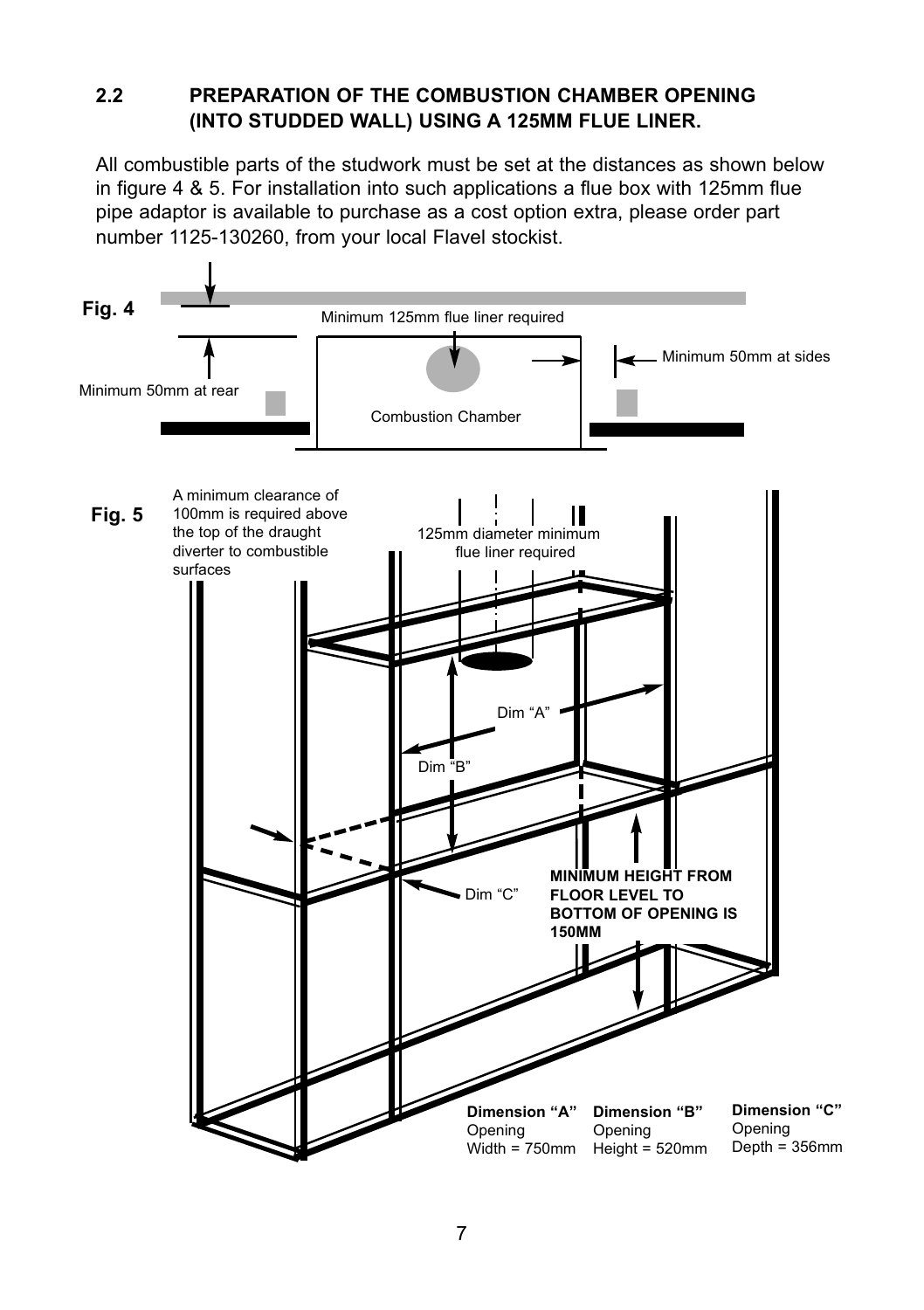#### **2.3 PREPARATION OF THE COMBUSTION CHAMBER OPENING (INTO EXISTING CHIMNEY BREAST)**

An opening should be constructed to the following dimensions in the existing chimney breast. See figure 6 below.



**NOTE** : Please ensure that access holes are cut into either the sides or area above the lintel to allow access to the flue pipe connection if using a flue liner. Such access holes are also advantageous in installations where a flue liner is not required as they provide access for servicing purposes.

If installing without a flue liner, please ensure that sufficient depth is available in the opening to collect a minimum volumetric area of 12 litres  $(0.012\text{m}^3)$  of flue debris. This is achieved by a minimum depth of 356mm, the design of the outer combustion chamber ensures this depth can be met.

Refer to figure 1 on page three for dimensions of the flue outlet.

# **CHECk ANY LOAD BEARING STRUCTURAL ITEMS ARE NOT AFFECTED BY THE INSTALLATION OF THE PRODUCT. SEE FIGURE 7 OVERPAGE.**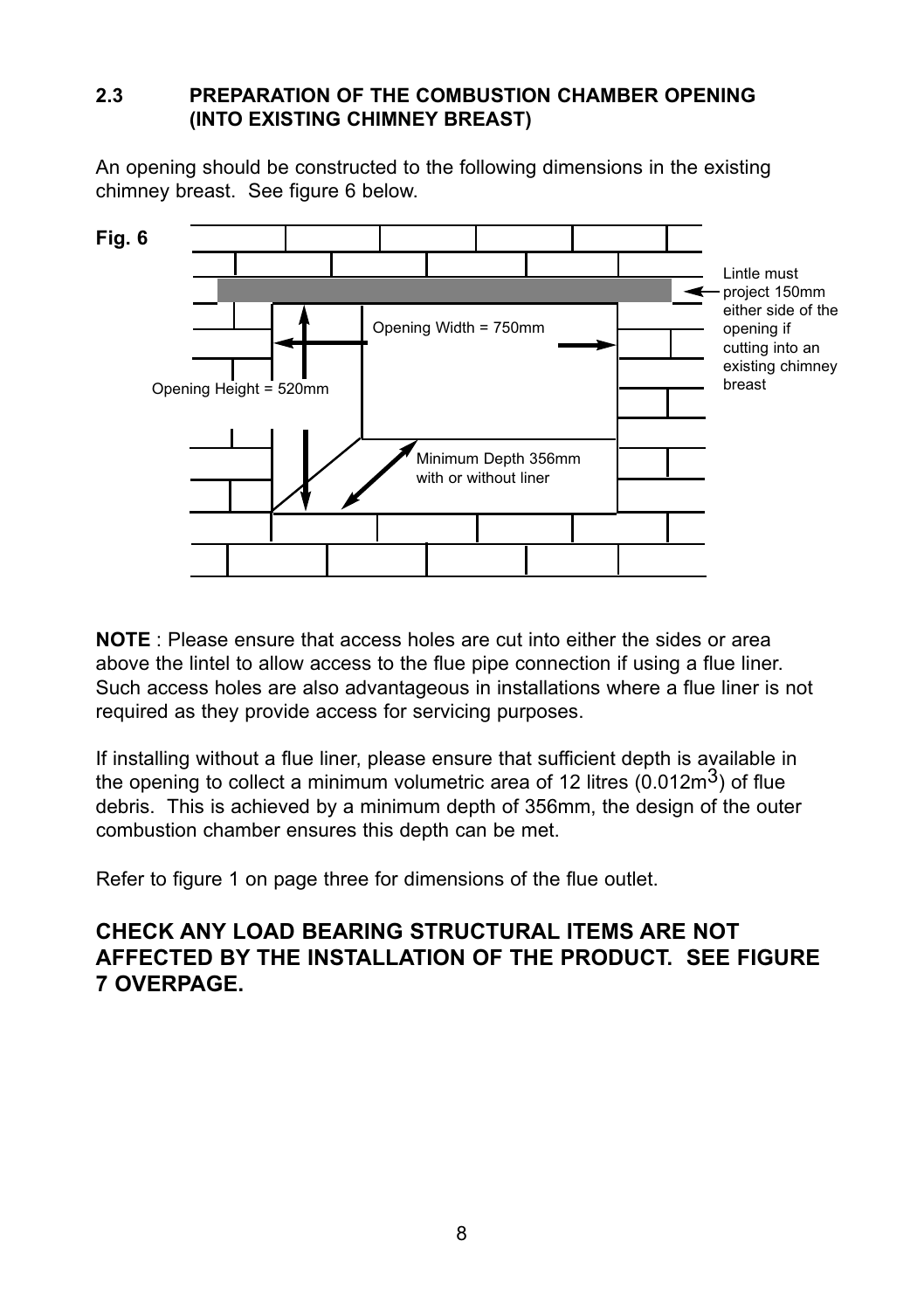

The opening needs to be sufficient to accomodate the combustion chamber. To support the wall above the opening, a suitable lintel must be inserted across the top of the opening. The lintel could be either pre-cast concrete or steel - Catnic CN52 or CN 46 could be used, depending upon the inner wall thickness. Before proceeding with the installation of the fire, an assessment of the area immediately above the fire is required, see figure 7 above. If there is no existing openings within either triangle, proceed with forming the opening. However, if opening or beams occur within either triangle, then you should seek specialist advice from a structural engineer or consider relocating the proposed position of the firebox.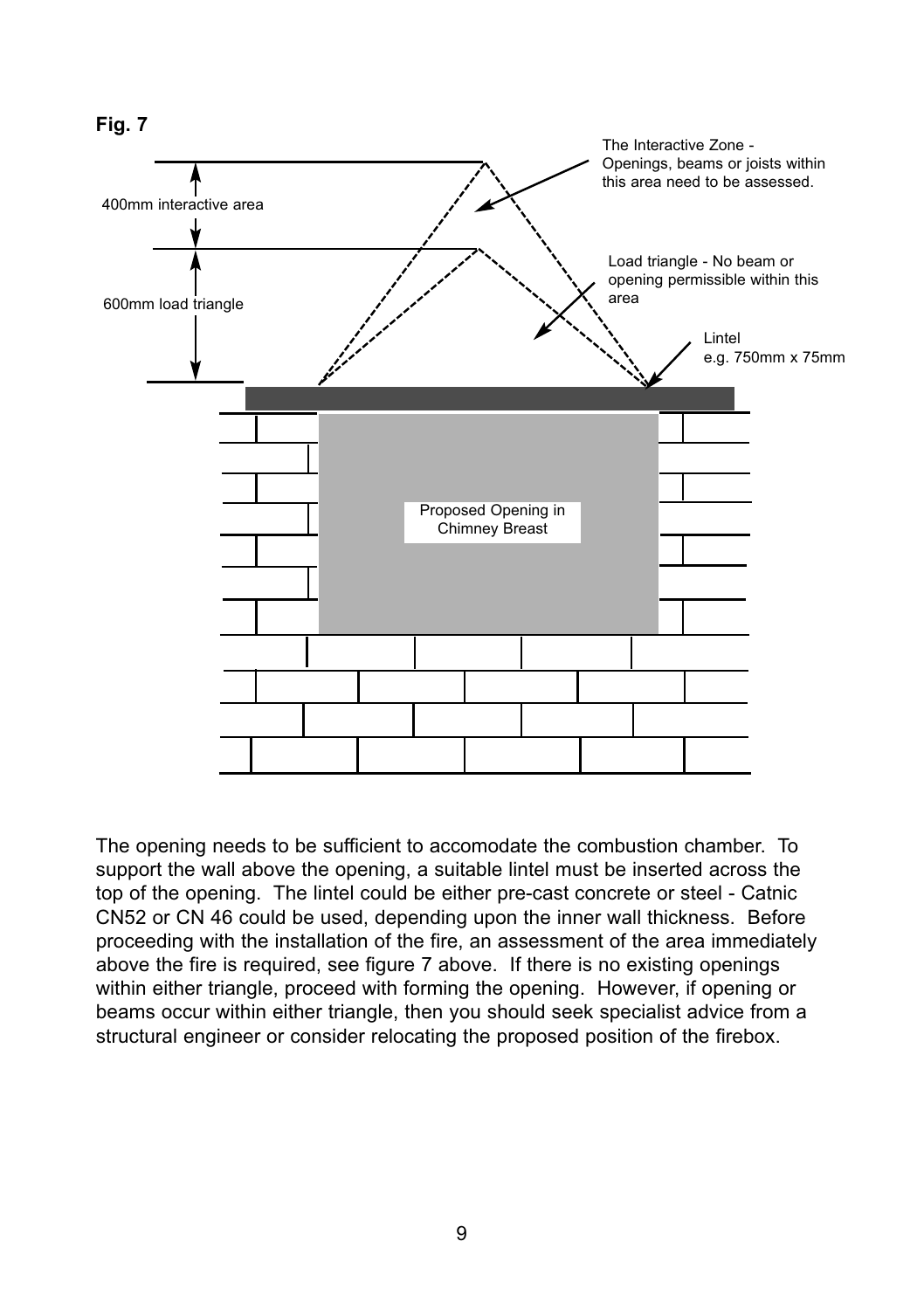#### **2.4 SECURING THE FIRE TO THE OPENING**

2.4.1 The combustion chamber must be secured to the opening via the four off screw and rawlplugs provided. Figure 8 & 9 below shows the hole centres in the mounting flanges of the combustion chamber.



2.4.2 DO NOT SECURE THE COMBUSTION CHAMBER INTO THE OPENING AT THIS POINT AS ACCESS WILL STILL BE REQUIRED TO RUN THE GAS SUPPLY PIPEWORK AS DETAILED IN SECTION 2.5

**Fig. 9**

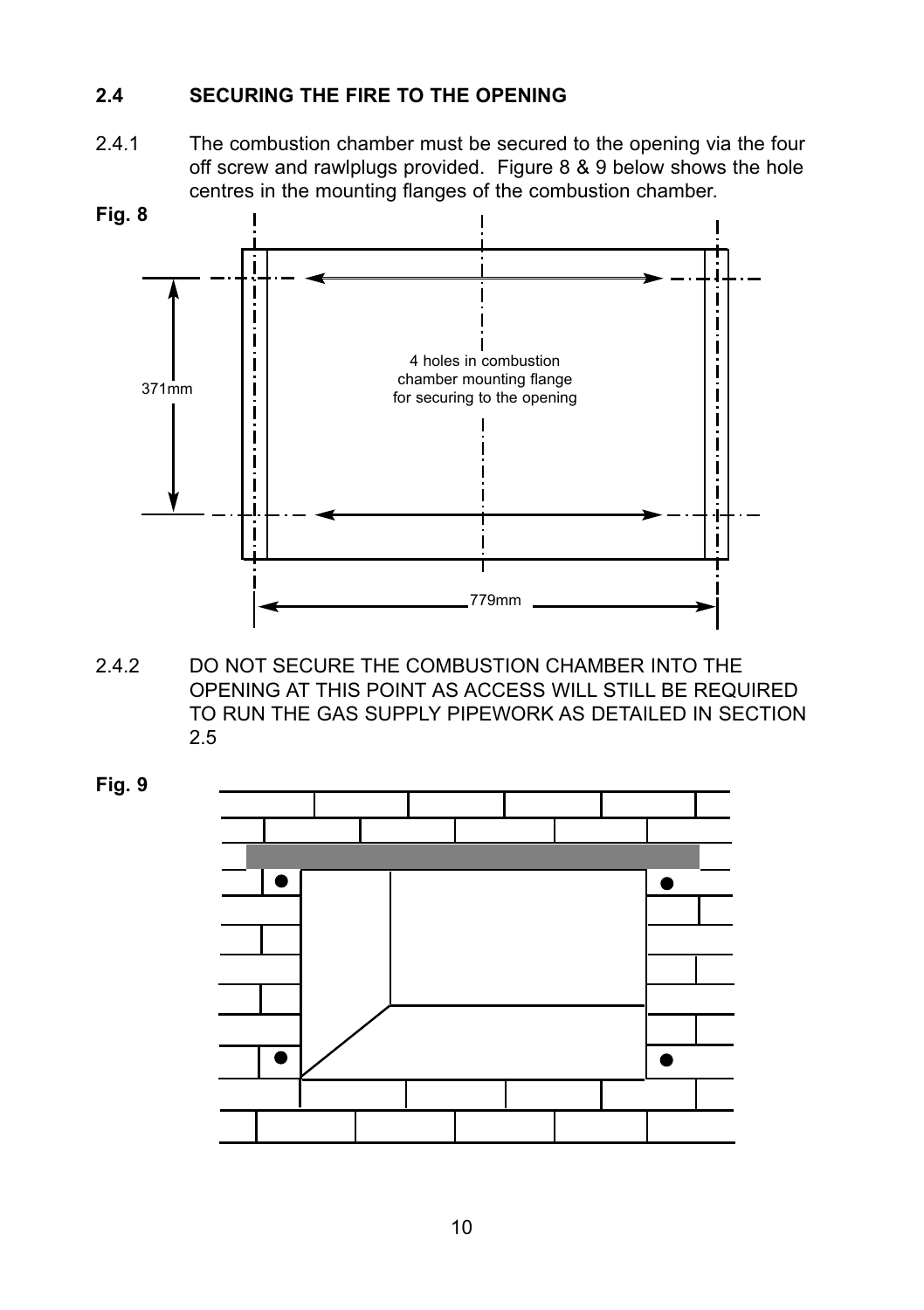## **2.5 INSTALLATION OF THE GAS SUPPLY (INTO STUDDED WALL OR EXISTING CHIMNEY BREAST)**

Before installing the combustion chamber, decide from which side or if a rear connection to the gas supply is required. Plan the pipe run to enter the below the firebox from the left, right or rear and connect to the inlet elbow. See figure 10, 11 & 12 below.

**Note : Before breaking into the gas supply a pressure drop test should be carried out to establish that the existing pipework is sound. Always insert the grommet into the entry point used (a sharp blow with a hammer or chisel will be sufficient to knock out the opening selected in the firebox) and with the grommet fitted cut with a sharp knife to allow the supply pipework to pass through into the firebox.** Outer

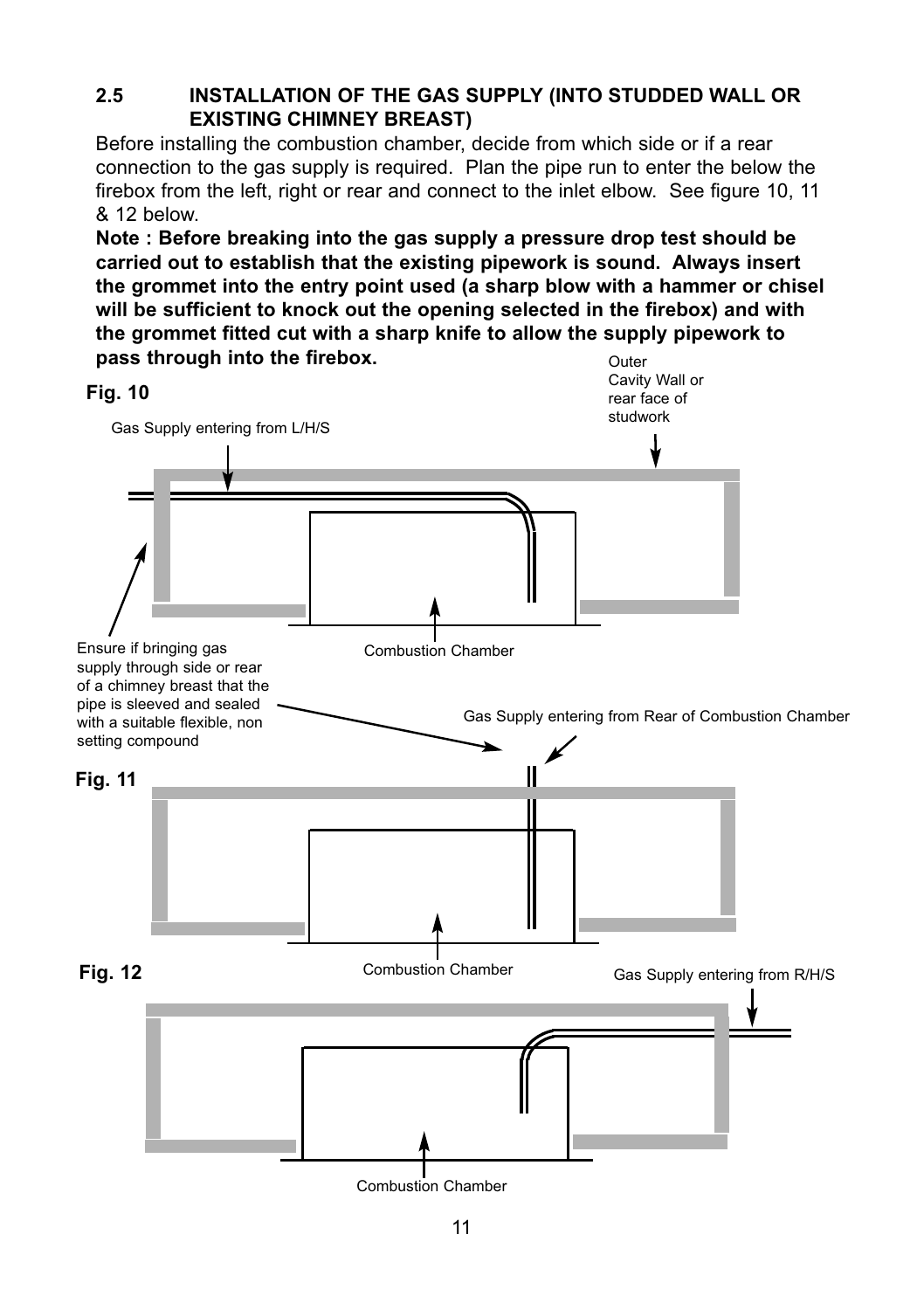#### **2.6 FITTING OF THE EFFICIENCY BAFFLE.**

- 2.6.1 The product is supplied with an efficiency baffle to improve the efficiency of the product when installed into Class 1 flues, of minimum diameter 175mm / 7" or brick built 225mm x 225mm chimneys. The minimum effective height of all flues must be 3 metres or above unless 125mm / 5" then see section 2.6.3
- 2.6.2 If the product is to be fitted into a Class 1 flue, it may be desirable to fit the efficiency baffle.
- 2.6.3 If the product is fitted into a Class 2 flue of diameter 125mm / 5" then the restrictor baffle must not be fitted. It should also be noted that if fitting into a 125mm / 5" diameter flue that the minimum effective height of the flue is 4 metres.
- 2.6.4 To fit the efficiency baffle (supplied in the loose items pack), use the 2 screws supplied to secure the baffle in position in the roof of the fire as shown below in figure 13.

**Fig. 13**



# **2.7 FITTING OF THE BATTERIES**

2.7.1 Please refer to section 3.4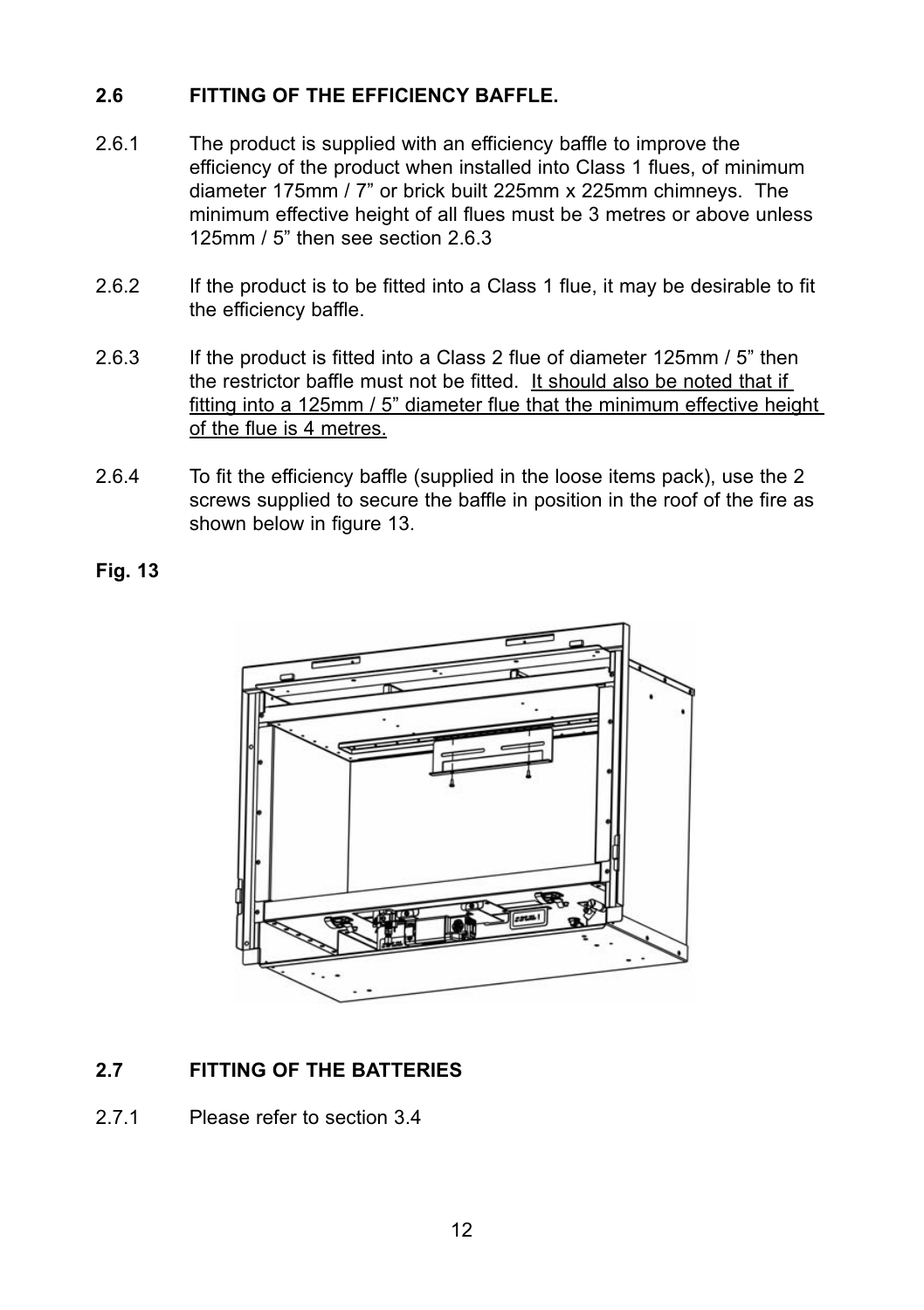#### **2.8 REMOVING / RE-FITTING THE GLASS FRAME ASSEMBLY**

2.8.1 The glass frame is held in position by hooking the top flange over the combustion chamber opening at the top as shown in figure 14 below.

#### **Fig. 14**



- 2.8.2 The assembly is then secured to the bottom of the combustion chamber by the two hinge clamp brackets as shown below in figure 15. These are clamped together to form the seal between the glass frame assembly and the combustion chamber.
	-
- **NOTE : Always ensure that a consistent seal between the combustion chamber and the glass frame is achieved.**

**Fig. 15**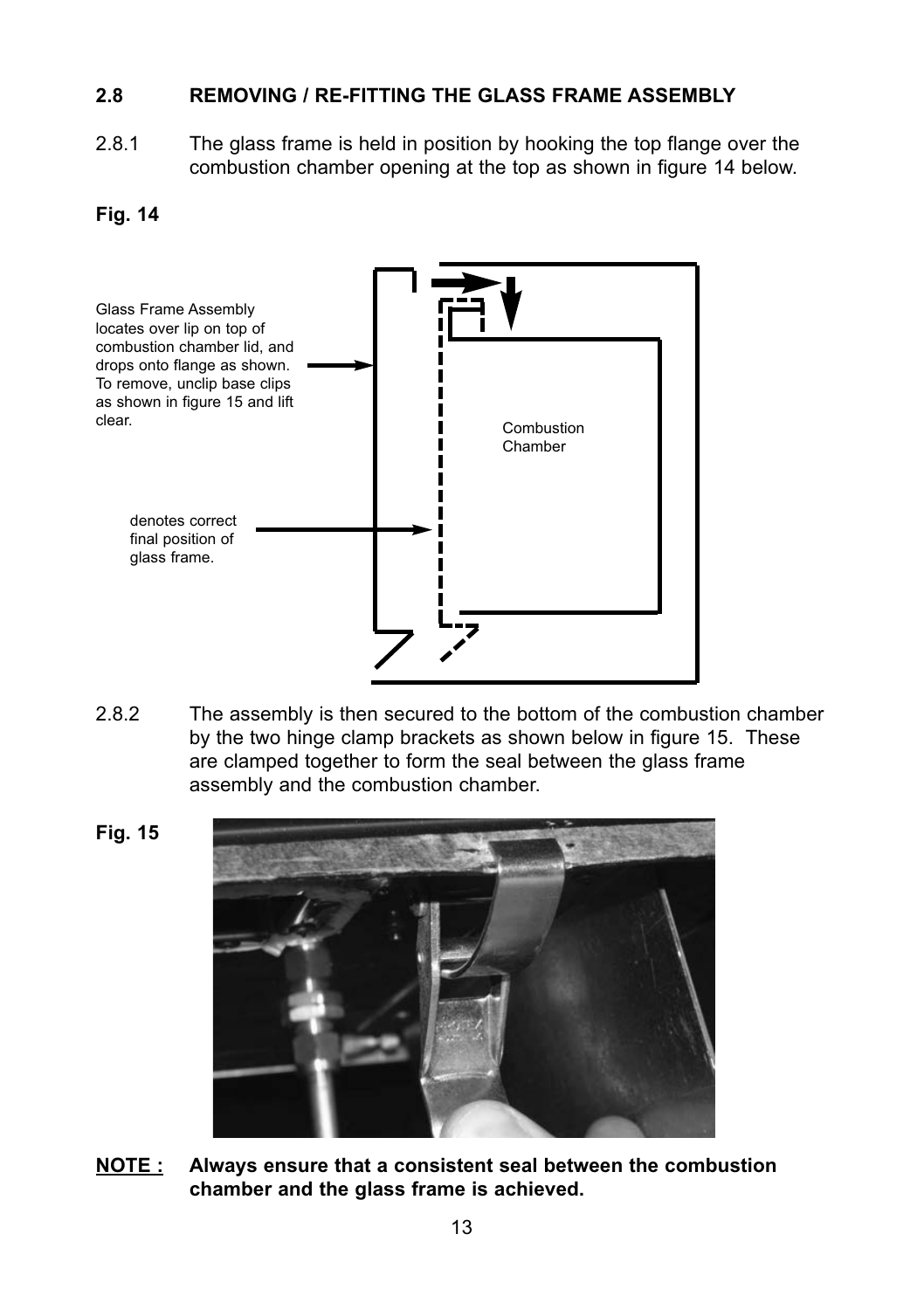# **SECTION 3 INSTALLATION OF FIRE**

#### **3.1 FITTING THE FUEL-BED LOGSET**

- 3.1.1 The gravel material should then be first layed around the base of the combustion chamber as shown below in figure 16, leaving the rear section as shown to allow the fitting of Log "A"
- **Fig. 16**



3.1.2 Place the largest Log "A" centrally onto the fuel-bed support behind the burner flame strip. Ensure that the fuel-bed Log "A" is located centrally in the firebox, and that the front edge is parallel with the rear face of the burner flame strip as shown below in figure 17.

**Fig. 17**



Fuel-bed Log "A" to be fitted behind burner flame strip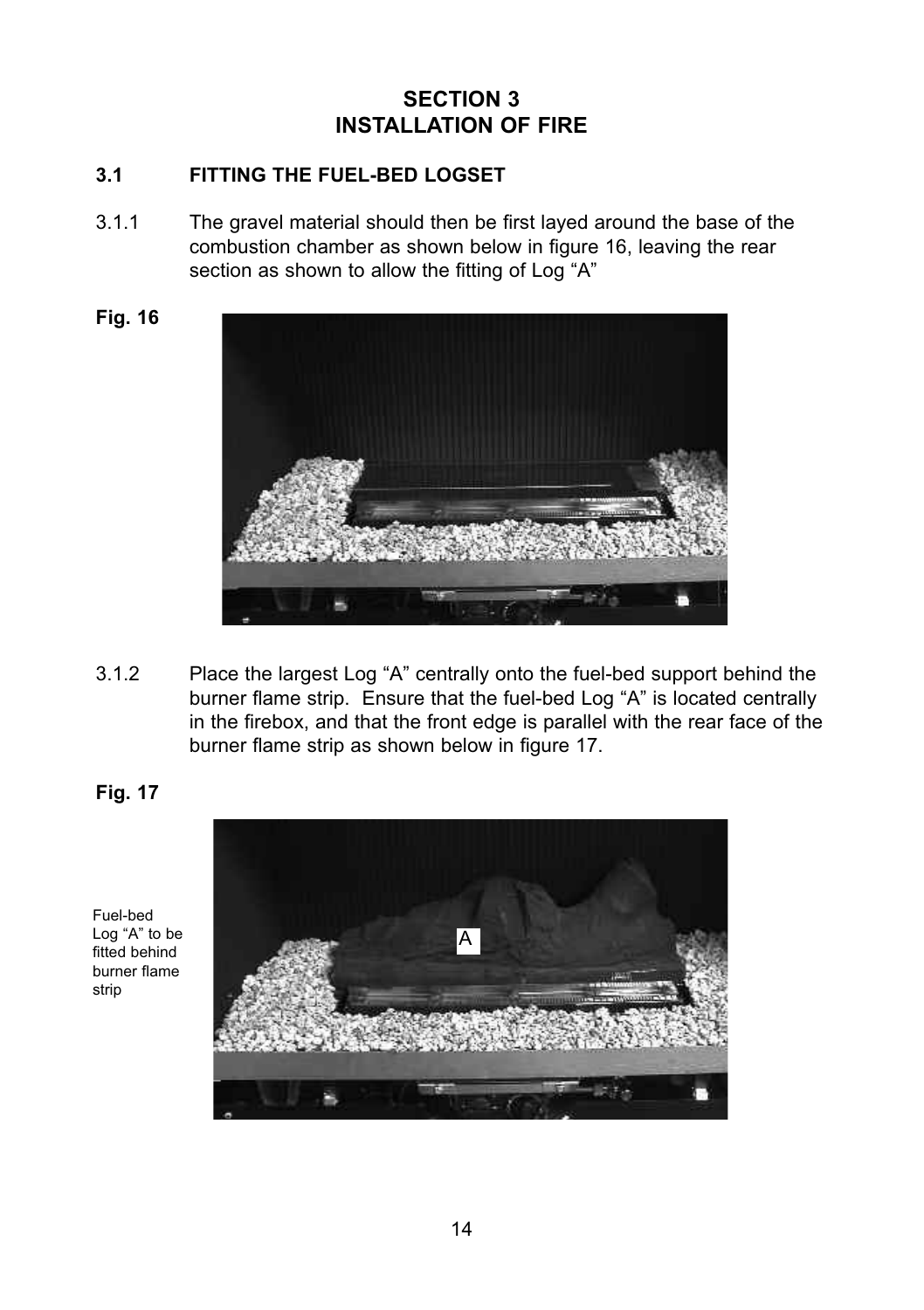- 3.1.3 Fit Log "B" into position on left hand side of the fuel-bed base log "A"as shown below in figure 18, using the groove in Log "A" as a guide for placement.
- **Fig. 18**



- 3.1.4 Fit Log "C" into position on left hand side of the fuel-bed base log "A"as shown below in figure 19, using the groove in Log "A" as a guide for placement.
- **Fig. 19**

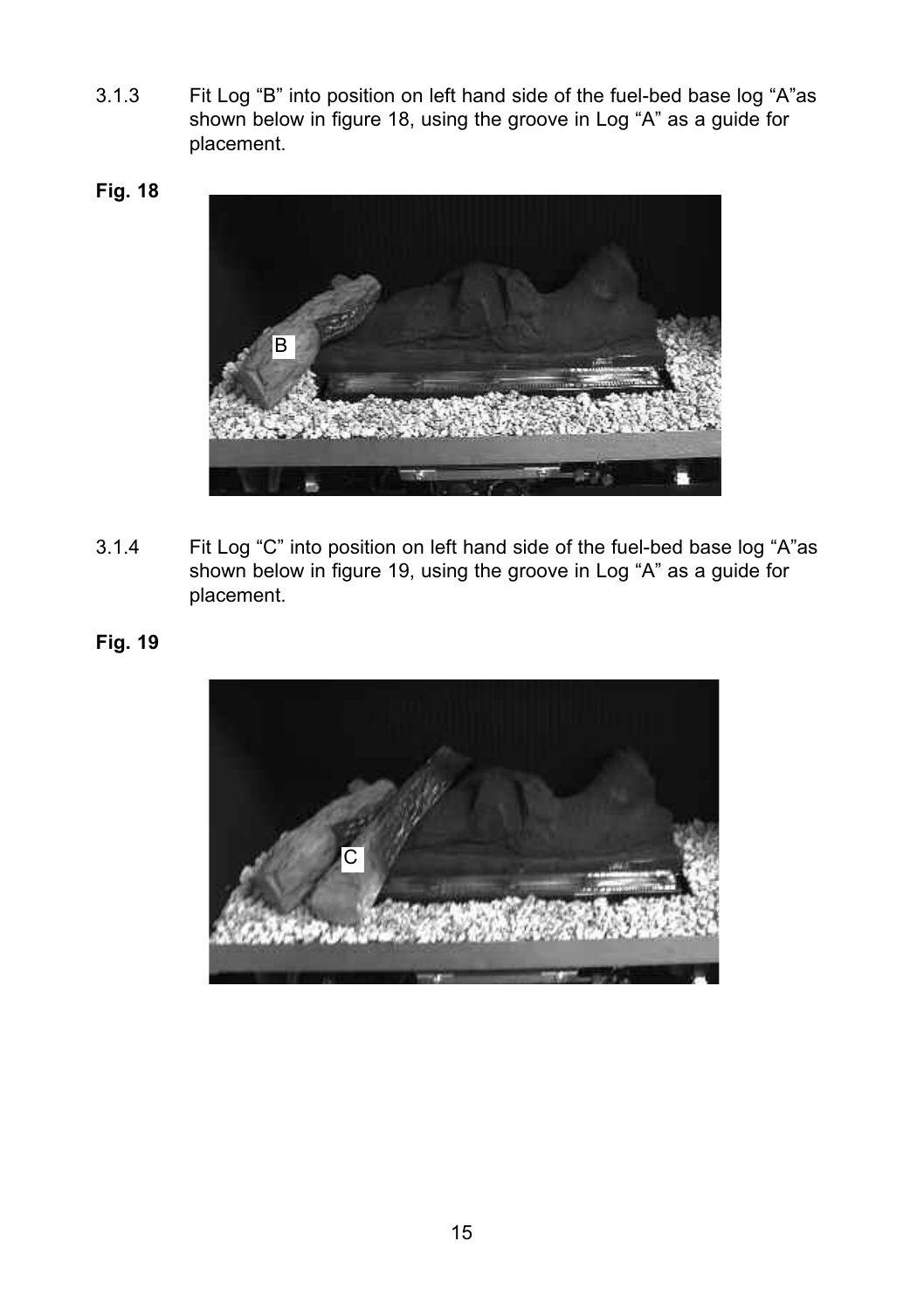- 3.1.5 Fit Log "D" into position on left hand side of the fuel-bed base log "A"as shown below in figure 20, using the groove in Log "A" as a guide for placement.
- **Fig. 20**



- 3.1.6 Fit Log "E" into position at centre of the fuel-bed base log "A"as shown below in figure 21, using the groove in the centre of Log "A" as a guide for placement.
- **Fig. 21**

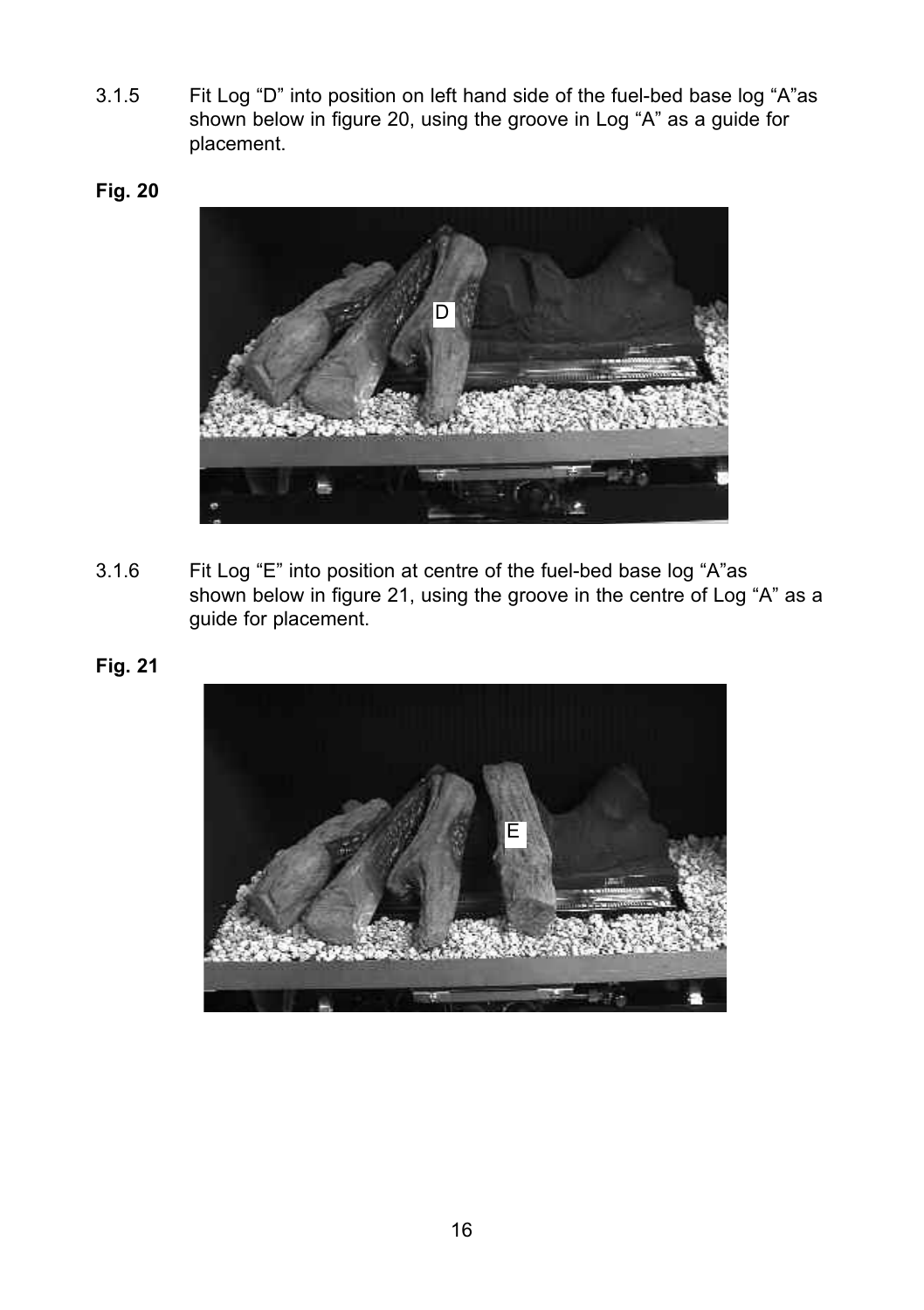- 3.1.7 Fit Log "F" into position at right hand side of centre of the fuel-bed base log "A"as shown below in figure 22, using the groove in Log "A" as a guide for placement.
- **Fig. 22**



- 3.1.8 Fit Log "G" into position at right hand side of the fuel-bed base log "A"as shown below in figure 23, using the raised section in the base log as a guide for position.
- **Fig. 23**



#### **IMPORTANT NOTE**

**HAVING FITTED THE GRAVEL MATERIAL IN THE BASE OF THE COMBUSTION CHAMBER, ENSURE THAT NONE OF IT IS ON THE BURNER FLAME STRIP OR IN THE PILOT ASSEMBLY. IF MATERIAL IS OBSERVED VISUALLY ON THESE COMPONENTS, REMOVE THE FUEL-BED LOGSET, REMOVE THE GRAVEL MATERIAL FROM THE BURNER AND OR PILOT AND RE-FIT THE LOGS AS DETAILED IN SECTION 3.1 ABOVE.**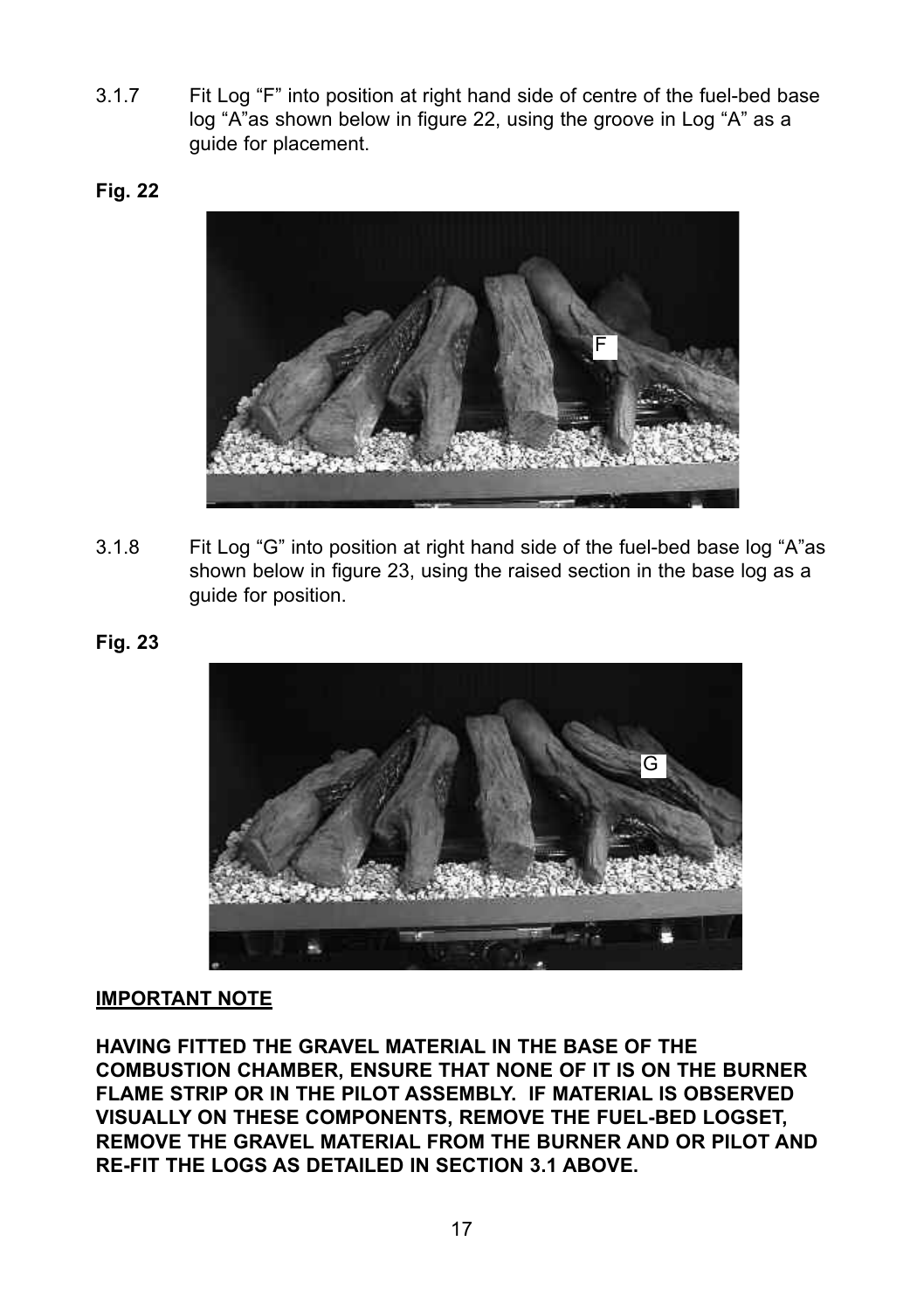**Warning : Use only the logs supplied with the fire. When replacing the logs remove the old logs and discard them. Fit a complete set of logs of the correct type. Do not fit additional logs or any logs other than a genuine replacement set.**

**This appliance uses fuel effect pieces containing Refractory Ceramic Fibres (R.C.F.), which are man-made vitreous silicate fibres. Excessive exposure to these materials may cause temporary irritation to eyes, skin and respiratory tract. Consequently, it makes sense to take care when handling these articles to ensure that the release of dust is kept to a minimum. To ensure that the release of fibres from these R.C.F. articles is kept to a minimum, during installation & servicing we recommend that you use a HEPA filtered vacuum to remove any dust and soot accumulated in and around the fire, before and after working on the fire. When replacing these articles we recommend that the replaced items are not broken up, but are sealed within a heavy duty polythene bag, clearly labelled as "RCF waste". This is not classified as "hazardous waste" and may be disposed of at a tipping site licensed for the disposal of industrial waste. Protective clothing is not required when handling these arrticles, but we do recommend you follow the normal hygiene rules of not smoking, eating or drinking in the work area, and always wash your hands before eating or drinking.**

## **This appliance does not contain any component manufactured from asbestos or asbestos related products.**

Refit the glass frame as detailed in section 2.8, then light the appliance as detailed in section 3.6

#### **3.2 MAkING THE GAS CONNECTION & CHECkING FOR GAS TIGHTNESS**

- 3.2.1 Before making the final gas connection, thoroughly purge the gas supply pipework to remove all foreign matter, otherwise serious damage may be caused to the gas control valve on the fire. Failure to purge the gas supply will invalidate the guarantee.
- 3.2.2 The gas connection should be made to the appliance inlet elbow to using 8mm rigid tubing.
- 3.2.3 Remove the pressure test point screw from the inlet elbow and fit a manometer.
- 3.2.4 Turn on the main gas supply and carry out a gas tightness test.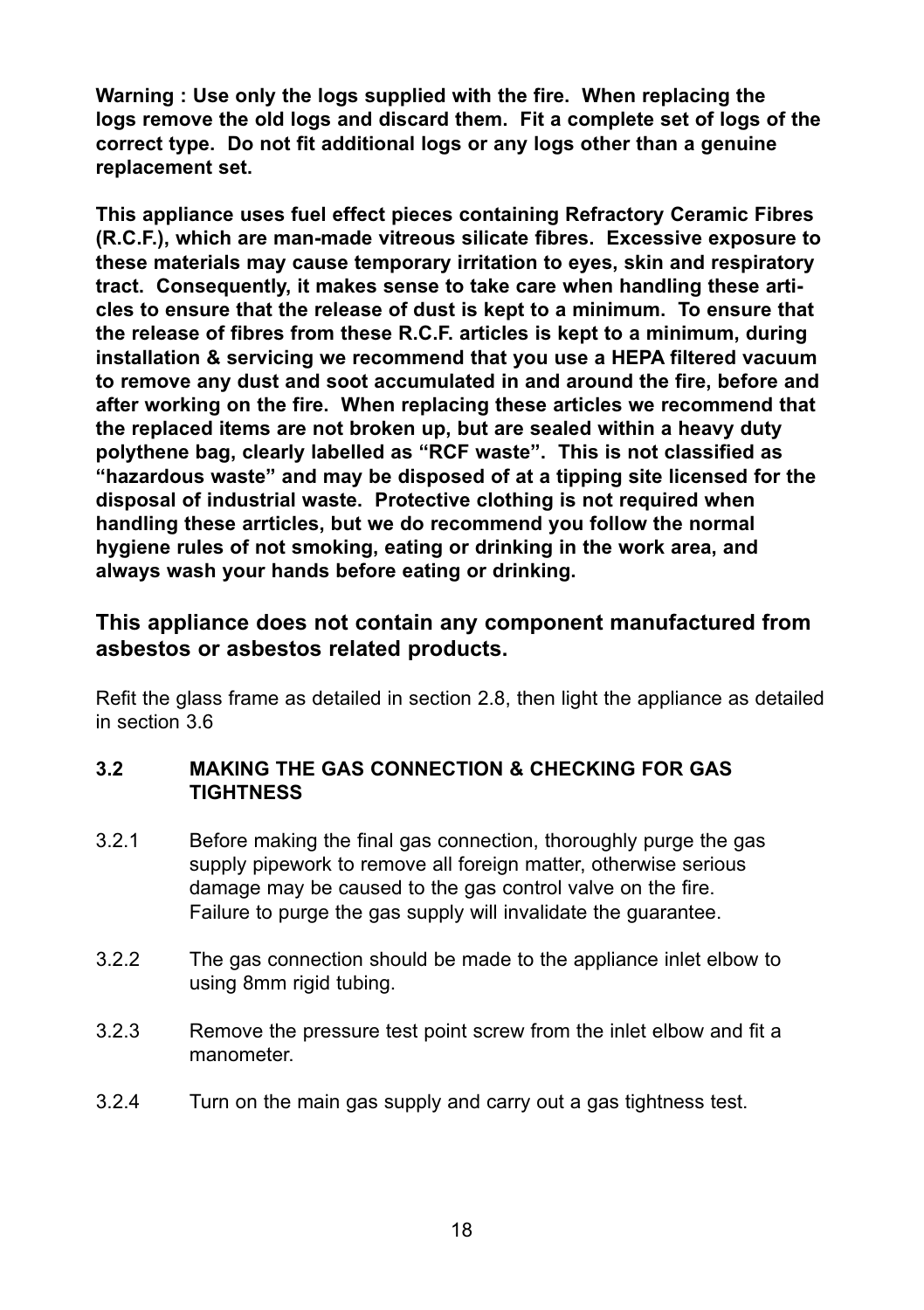# **3.3 REMOVAL & RE-FITTING OF THE TRIM ASSEMBLY**

3.3.1 The trim is attached to firebox by 4 off magnets as shown below in figure 24.

## **Fig. 24**



3.3.2 Ensure the trim is securely fitted to the fire.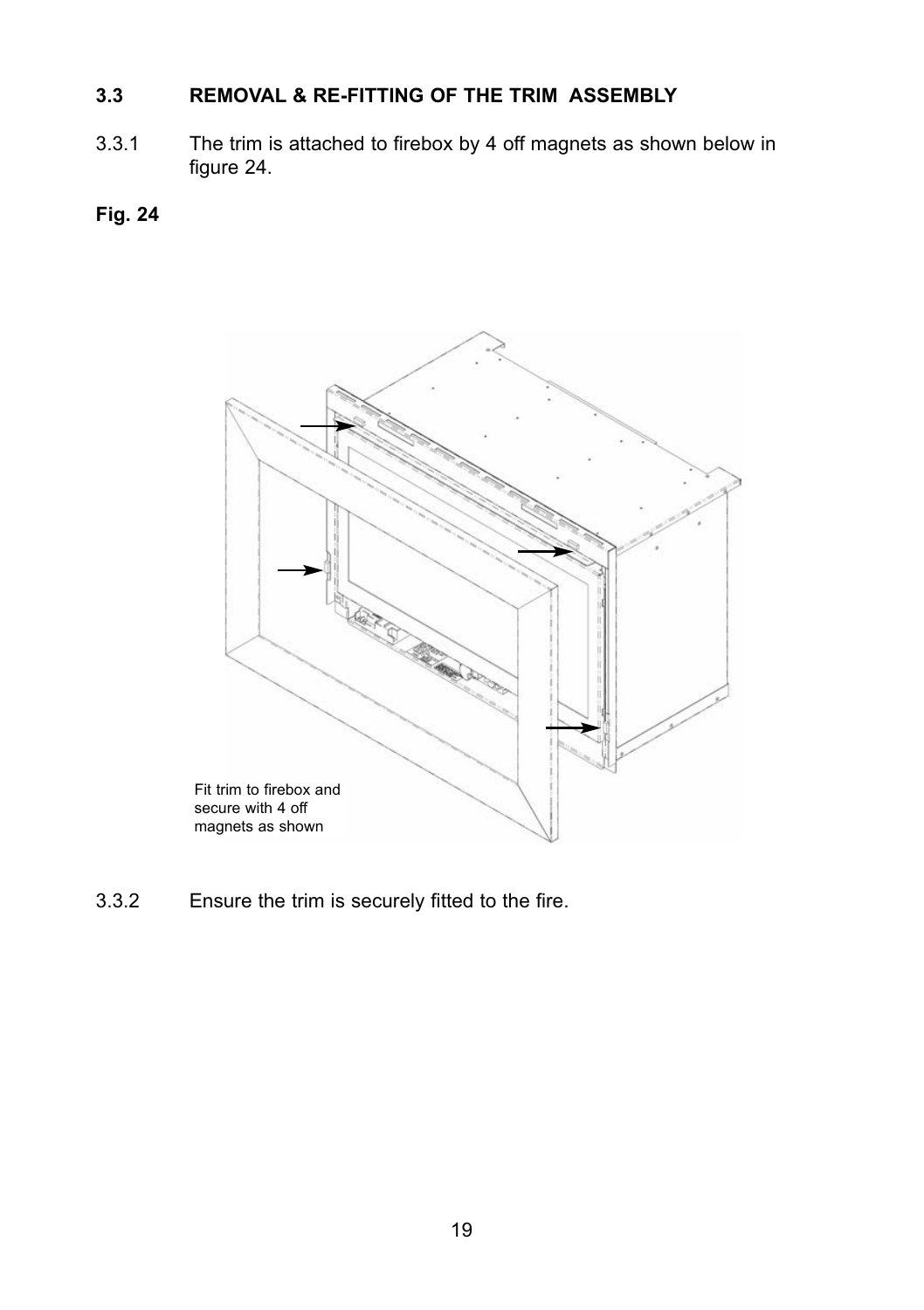#### **3.4 FITTING THE BATTERIES**

3.4.1 The control valve is located at the base of the fire as shown below in figure 25.

#### **Fig. 25**



- 3.4.2 Remove the battery compartment cover from the control valve as indicated below in figure 26 and fit the 3 off AA sized batteries to the control valve unit.
- 3.4.3 Ensure that the power isolation switch is in position "1" and the power indicator light is illuminated (red) after the batteries have been fitted as shown in figure 26 below.
- **Fig. 26**



**IMPORTANT NOTE : THE BATTERIES SHOULD BE REPLACED WITH GOOD QUALITY ALkALINE BATTERIES WHEN REQUIRED, THE BATTERY LIFE IS EXPECTED TO BE A MINIMUM OF 12 MONTHS WITH NORMAL USAGE. FOR BEST PERFORMANCE BFM EUROPE RECOMMEND THE USE OF ENERGIZER BATTERIES WITH IT'S PRODUCTS.**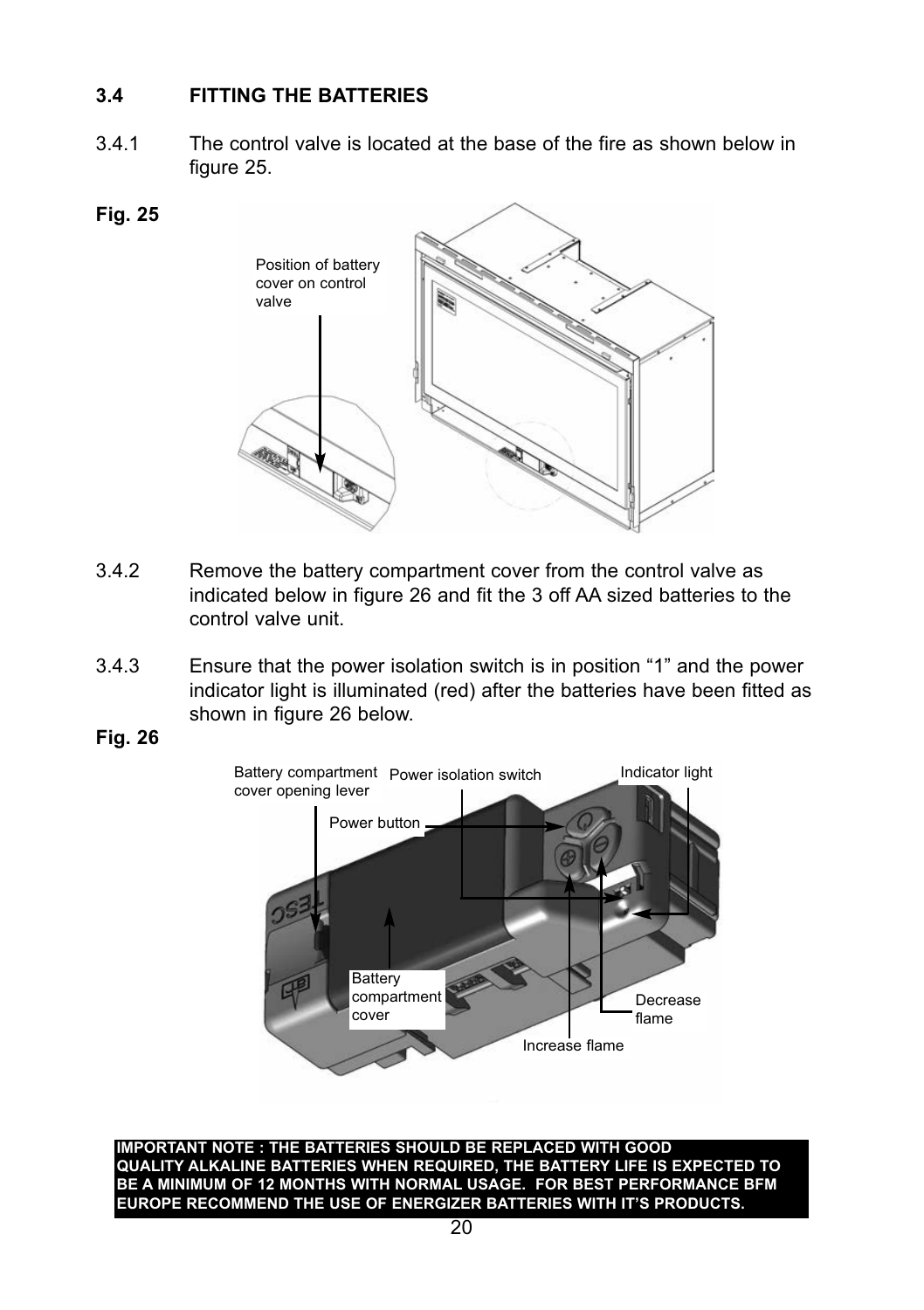- 3.4.4 Fit two off AA batteries to the handset in the direction shown inside the handset moulded into the plastic.
- 3.4.5 For Remote control model operation please see section 3.6

## **3.5 LIGHTING THE FIRE MANUALLY VIA THE CONTROL VALVE**

- 3.5.1 These products can be operated manually by using the buttons directly on the fire control in addition to the handset (should the need arise).
- 3.5.2 To operate the fire press and hold the "power" button as shown below in figure 27 for two seconds, release as soon as the red indicator light shown in figure 27 illuminates. The burner will then start its ignition sequence and light to the maximum heat input level.

#### **Fig. 27**



- 3.5.3 To reduce the heat input, press and release the (-) button to lower the heat input level one step at a time. Pressing the (-) button continuously will move the heat input level to the minimum.
- 3.5.4 To increase the heat input level, press then release the (+) button to increase the heat input level one step at a time. Pressing the (+) button continuously will move the heat input level to the maximum.
- 3.5.5 To turn the fire off, press the power button and the burner will stop.
- **3.5.6 If you are not intending to use the fire for a long period (i.e. over the summer months) the battery life can be extended by sliding the power isolator switch to the left (to the "0" position away from the "1" position) on the valve itself, which is located behind the trim on the fire.**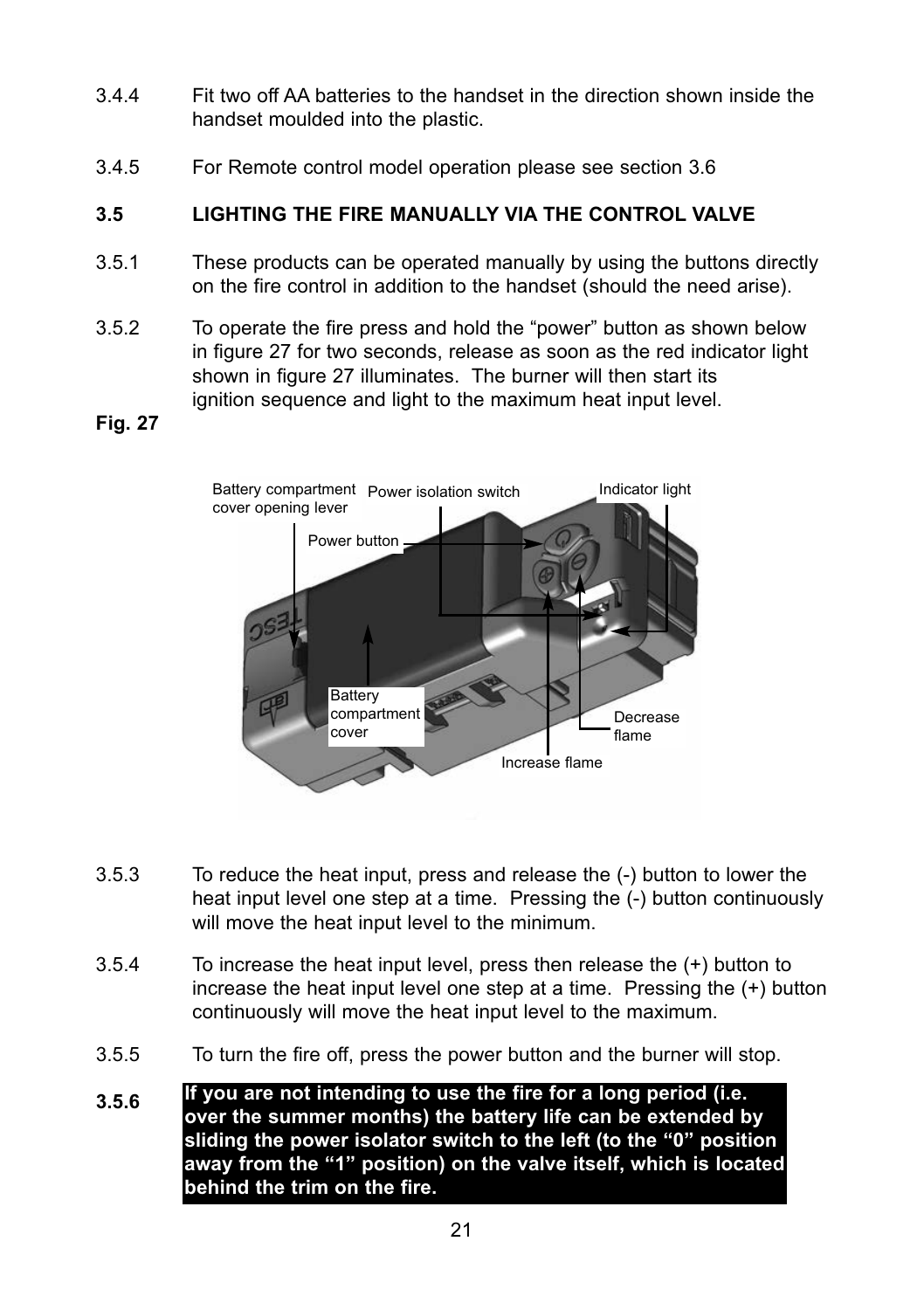#### **3.6 LIGHTING THE FIRE VIA THE REMOTE CONTROL HANDSET**

- 3.6.1 Ensure valve power isolation switch is in the on position see figure 27 Hold the handset with one hand ensuring your hand is wrapped around the back and that your hand is in contact with both sides of the handset. The green light of the "unlock" symbol should light. See figure 28 below.
- 3.6.2 Press and hold the power button continuously until the red light illuminates next to the operation symbol (this typically takes two seconds). As the red light illuminates release immediately the power button. The red light will the flash as the burner is being lit. While the burner is lighting the red light will flash. When the burner has lit the red light will stop completely. The burner will now be lit at maximum heat input level.

NOTE : If the power button is pressed for too long or two short a time or the grip on the handset is not firm or is released too soon, the lighting sequence will be interrupted and not complete. The reason for the remote control having this strict start sequence is for safety reasons so that the starting operation of the fire will be most unlikely to be done other than intentionally by an adult.

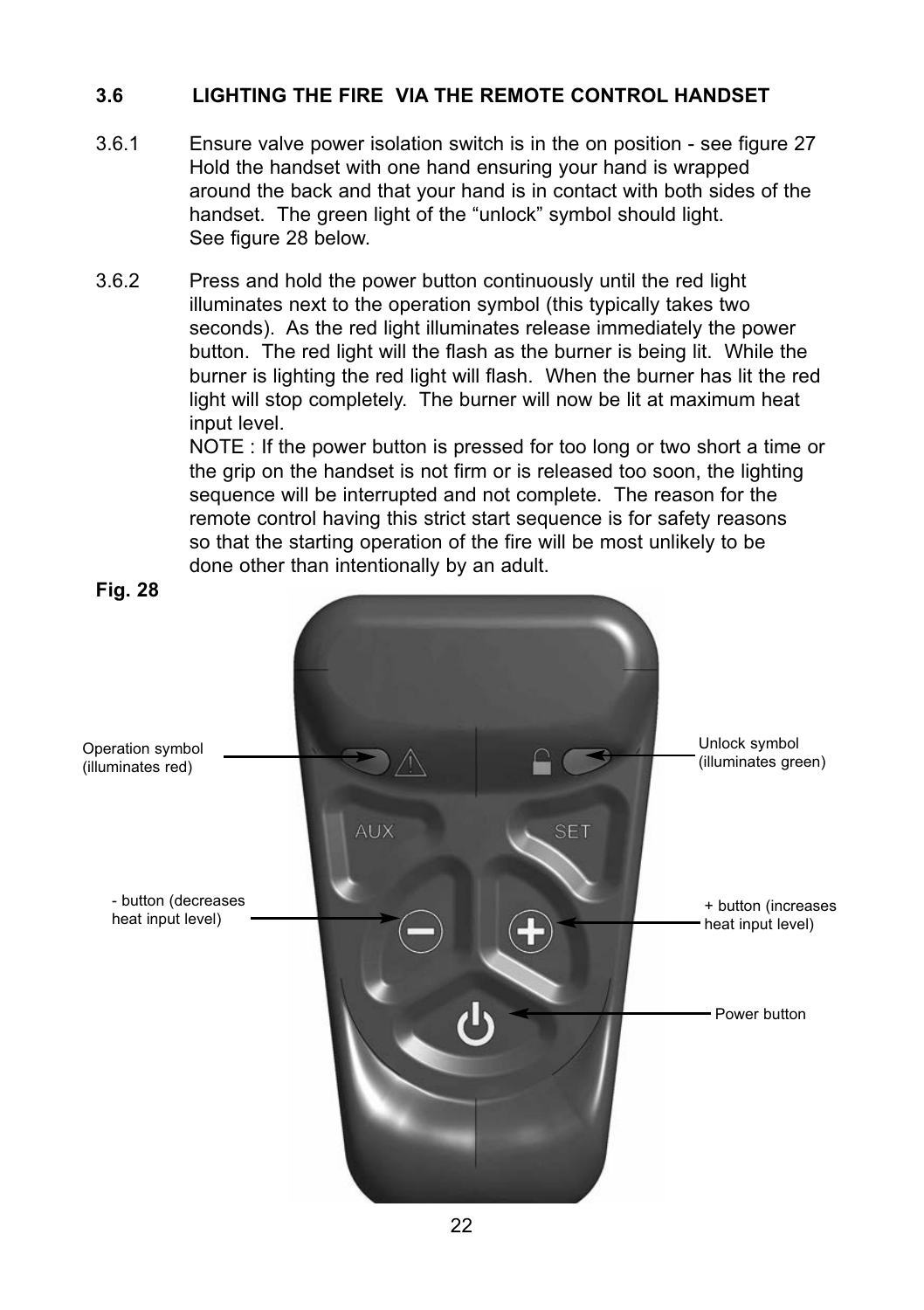#### **3.6 LIGHTING THE APPLIANCE - REMOTE CONTROL MODELS  (CONTINUED)**

- 3.6.3 To decrease the heat input level of the burner hold the handset as described in section 3.6.1 to unlock the keypad then press and release the - button. Pressing and releasing the - button will lower the heat input level one step at a time. Pressing the - button continuously will move the heat input level to the minimum.
- 3.6.4 To increase the heat input level of the fire's burner hold the handset as described in section 3.6.1 to unlock the keypad then press and release the + button. Pressing and releasing the + button will increase the heat input level one step at a time. Pressing the + button continuously will move the heat input level to the maximum.
- 3.6.5 To turn the fire off hold the handset as described in section 3.6.1 to unlock the keypad then press and release the power button. The burner will go out.
- **3.6.6 If you are not intending to use the fire for a long period (i.e. over the summer months) the battery life can be extended by sliding the power isolator switch to the left (to the "0" position away from the "1" position) on the valve itself, which is located behind the trim on the fire.**
- **3.6.7 In the event of loss of the remote handset, as a backup the fire can be controlled from the valve, which is located behind the trim on the fire, see section 3.5 for full manual operating instructions. If your fire does not operate manually please consult the troubleshooting chart on the rear page of this manual.**
- 3.6.8 If the handset is misplaced you can "page it" by pressing the (+) button only on the control valve on the fire for a period of 5 seconds. The handset will flash and make an audible noise to help you locate it. Once you find the handset with one hand ensure your hand is wrapped around the back and that your hand is in contact with both sides of the handset then the audible noise will cease. The flashing and sound will last for 60 seconds each time the handset is paged as described. If not found in 60 seconds page the handset again until located.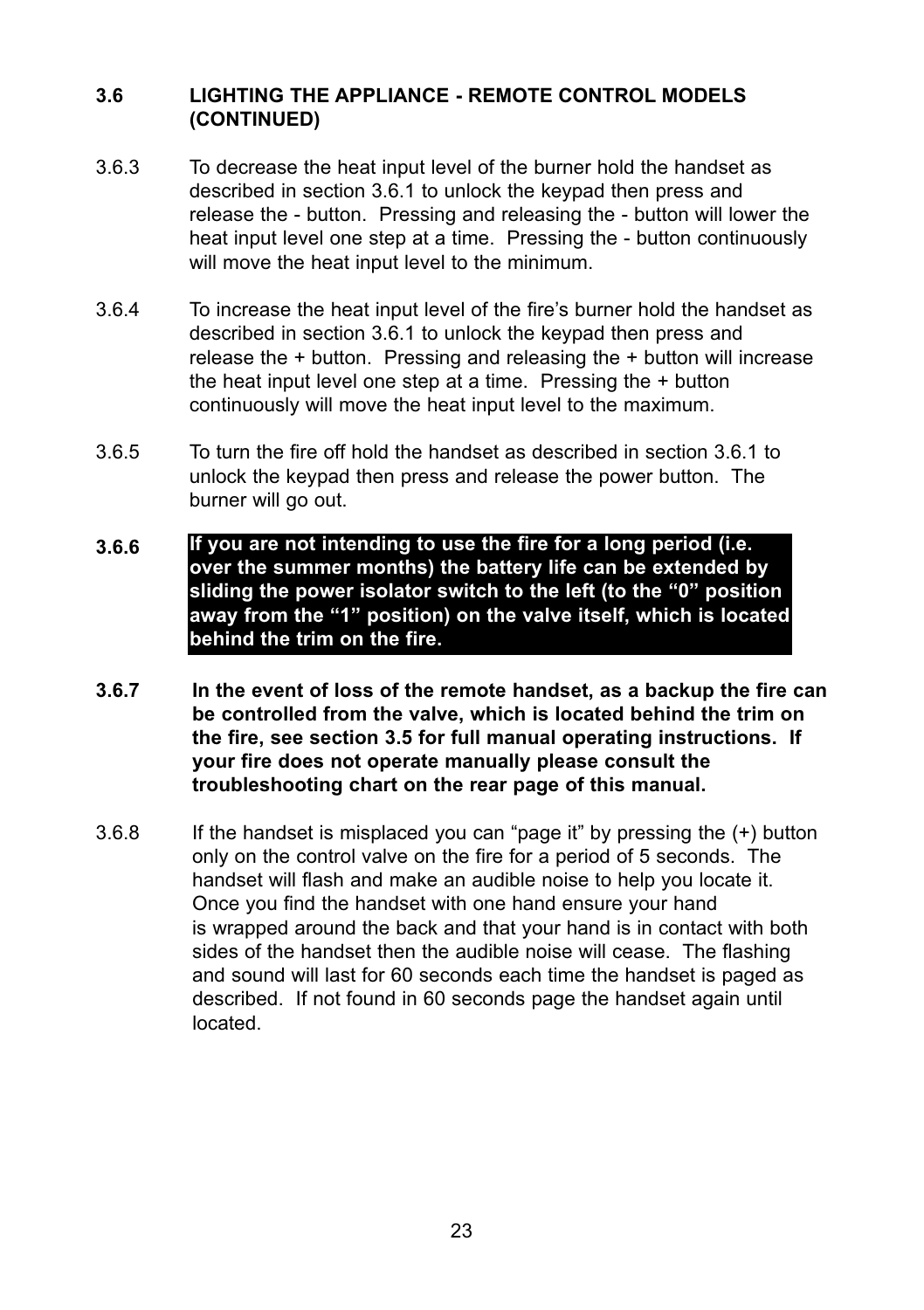#### **3.7 CHECkING FOR CLEARANCE OF COMBUSTION PRODUCTS**

- 3.7.1 Close all doors and windows in the room.
- 3.7.2 Light the fire and allow to run for approximately 5 minutes on high position.
- 3.7.3 After approximately 5 minutes hold a smoke match just inside and below the centre of the lower front edge of the top of the fire as shown in figure 29 below (It is recommended that a suitable smoke match holder is used when checking for clearance of combustion products). All smoke generated should be drawn back into the flue. If slight spillage occurs or if in doubt, repeat the test after a further 5-10 minutes.
- 3.7.4 If spillage persists, the flue is not functioning correctly and a fault exists. If, after investigation the fault cannot be traced and rectified, the fire must be disconnected from the gas supply and expert advice obtained.
- 3.7.5 If there is an extractor fan fitted any where in the vicinity of the appliance, the spillage test should be repeated with the fan running on maximum and all interconnecting doors open.
- 3.7.6 After ensuring that the fire is safe to use it should be left on high position to fully warm up. During this time a slight odour may be noticed, this is due to the "newness" of the fire and will soon disappear.
- **Fig. 29**



Smoke match position 10mm inside and down from top face of central slot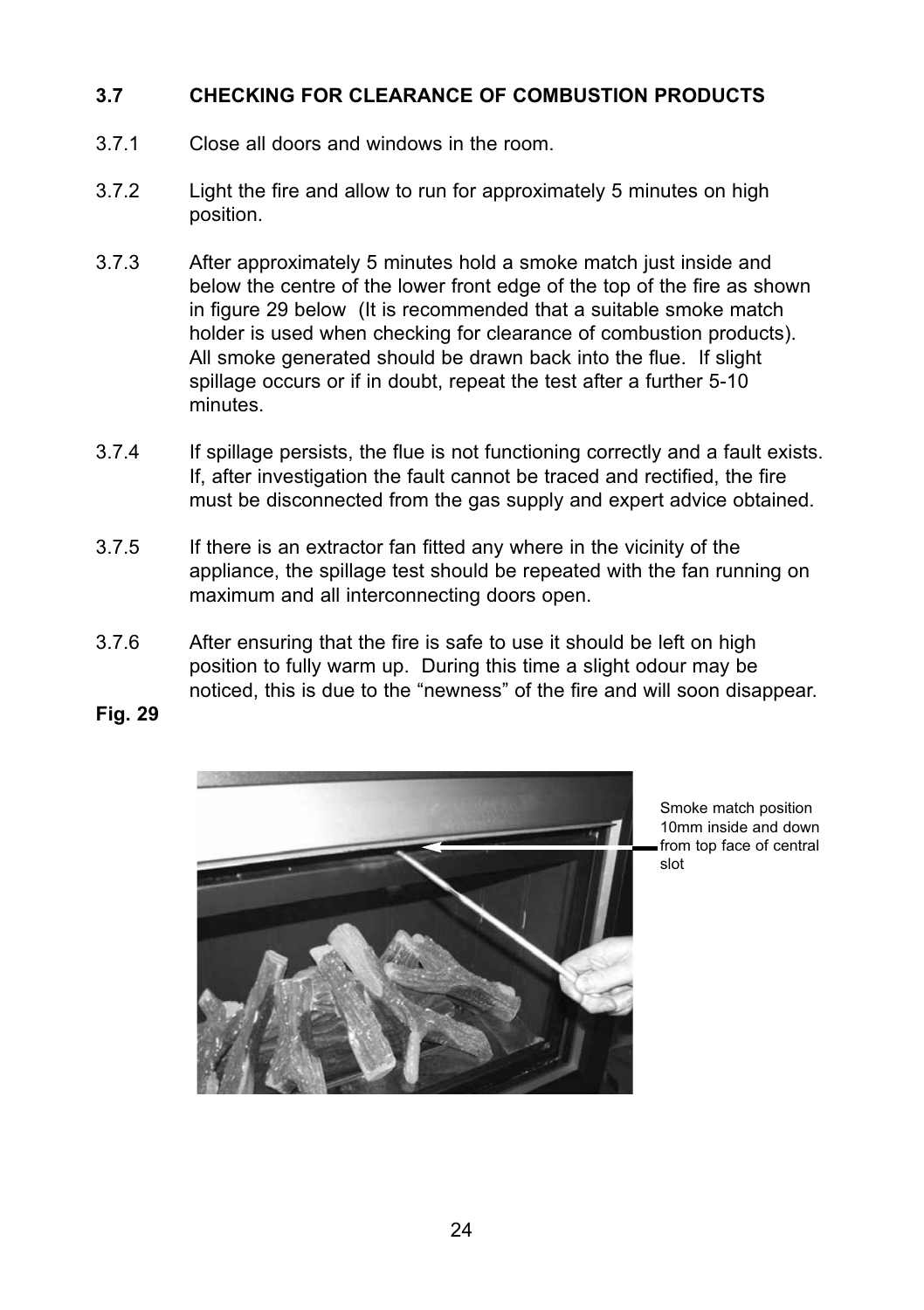# **SECTION 4 MAINTENANCE**

#### **Servicing Notes**

**Servicing should be carried out annually by a competent person such as a GAS SAFE registered engineer. It is a condition of Flavel Fires extended guarantee scheme that this is carried out by a competent person i.e a GAS SAFE registered Engineer in accordance with these servicing notes, and as a condition of the guarantee the oxypilot must be changed. The condition of the logs should be checked and if necessary the whole set**

**should be replaced with a genuine replacement set. The product must be removed from the opening to check for debris accumulation if fitted without a flue liner. See label attached to gas inlet elbow to see if appliance was fitted without a flue liner when originally installed. After any servicing work a gas tightness check must always be carried out.**

#### **4.1 Removing the burner assembly from the fire.**

- 4.1.1 **Isolate the gas supply.**
- 4.1.2 Remove trim from the front of the fire, as shown in section 3.3
- 4.1.3 Remove the glass frame assembly from the fire, as shown in section 2.8
- 4.1.4 Remove the log set and loose gravel from the combustion chamber base, taking care not to damage the logs.
- 4.1.5 Remove the access panel from the combustion chamber, which is secured using six screws.
- 4.1.6 Remove the two burner retaining screws, 1 off at each end of the burner.
- 4.1.7 Slide the burner off the main injector and remove from the product.

#### **4.2 Removing the control valve sub assembly from the fire.**

- 4.2.1 Isolate the gas supply.
- 4.2.1 Remove trim from the front of the fire, as shown in section 3.3
- 4.2.2 Disconnect the pipe to the bulkhead fitting on the valve and disconnect the pipe on the valve which runs to the inlet elbow.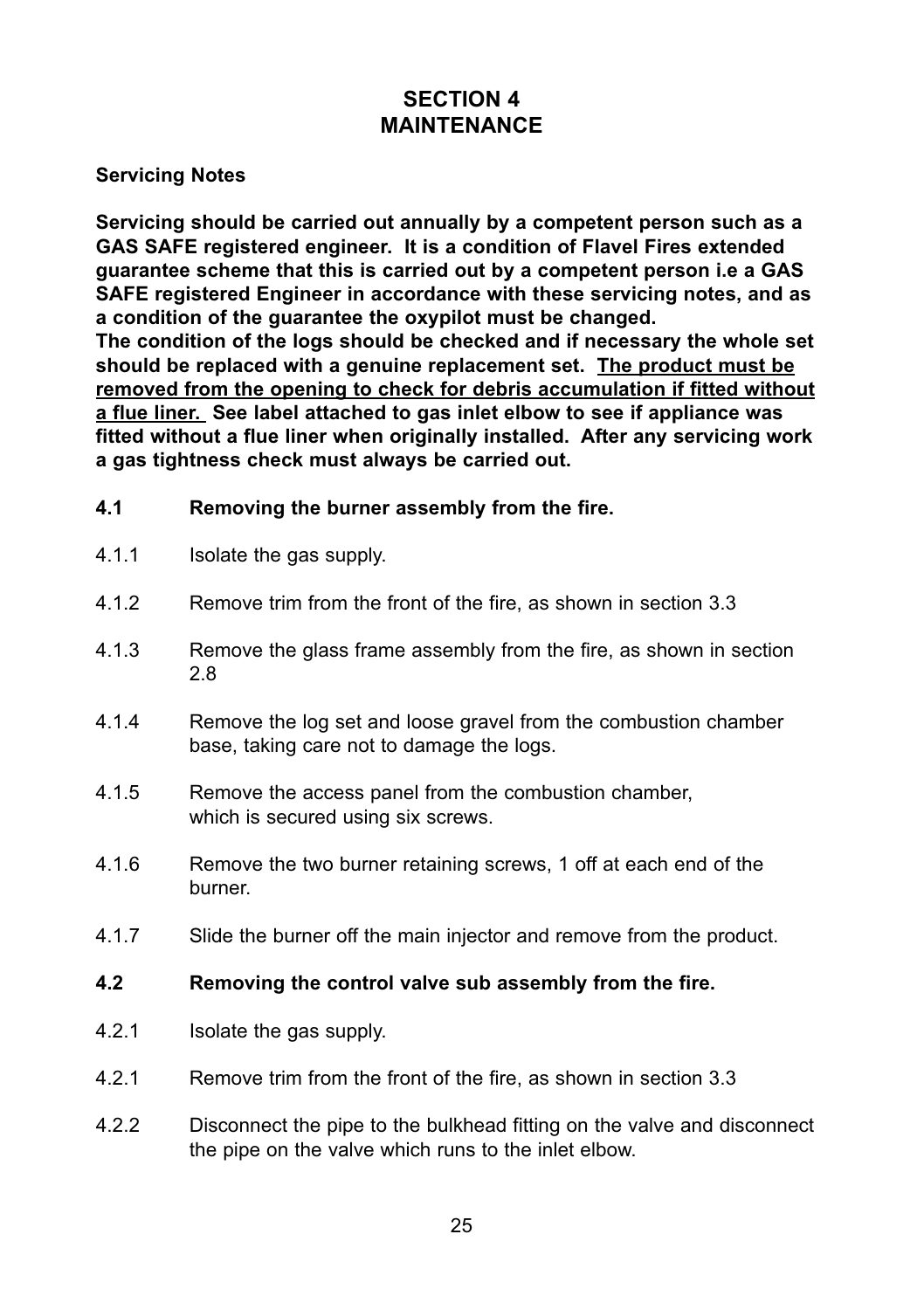- 4.2.3 Loosen the pilot pipe, disconnect the ignition lead from the electrode and disconnect the thermocouple leads
- 4.3.4 Loosen the pilot pipe and disconnect the ignition lead from the electrode and the thermocouple leads from the rear of the valve.
- 4.3.5 Remove the two fixing screws which secure the pilot assembly to the burner unit.
- 4.3.6 Remove the pilot assembly.
- 4.3.7 Re-assemble with a new pilot assembly, and carry out a gas tightness test after re-assembly.

#### **Parts Shortlist**

| ODS pilot            | B-170240 |
|----------------------|----------|
| Glass Panel          | B-81190  |
| RC gas control valve | SP10693  |
| RC Handset           | B-168960 |
| HT Lead              | B-34690  |
| Complete Log Set     | B-109780 |
| Log "A"              | B-109700 |
| Log "B"              | B-109710 |
| Log "C"              | B-109720 |
| Log "D"              | B-109730 |
| Log "E"              | B-109740 |
| Log "F"              | B-109750 |
| Log "G"              | B-109760 |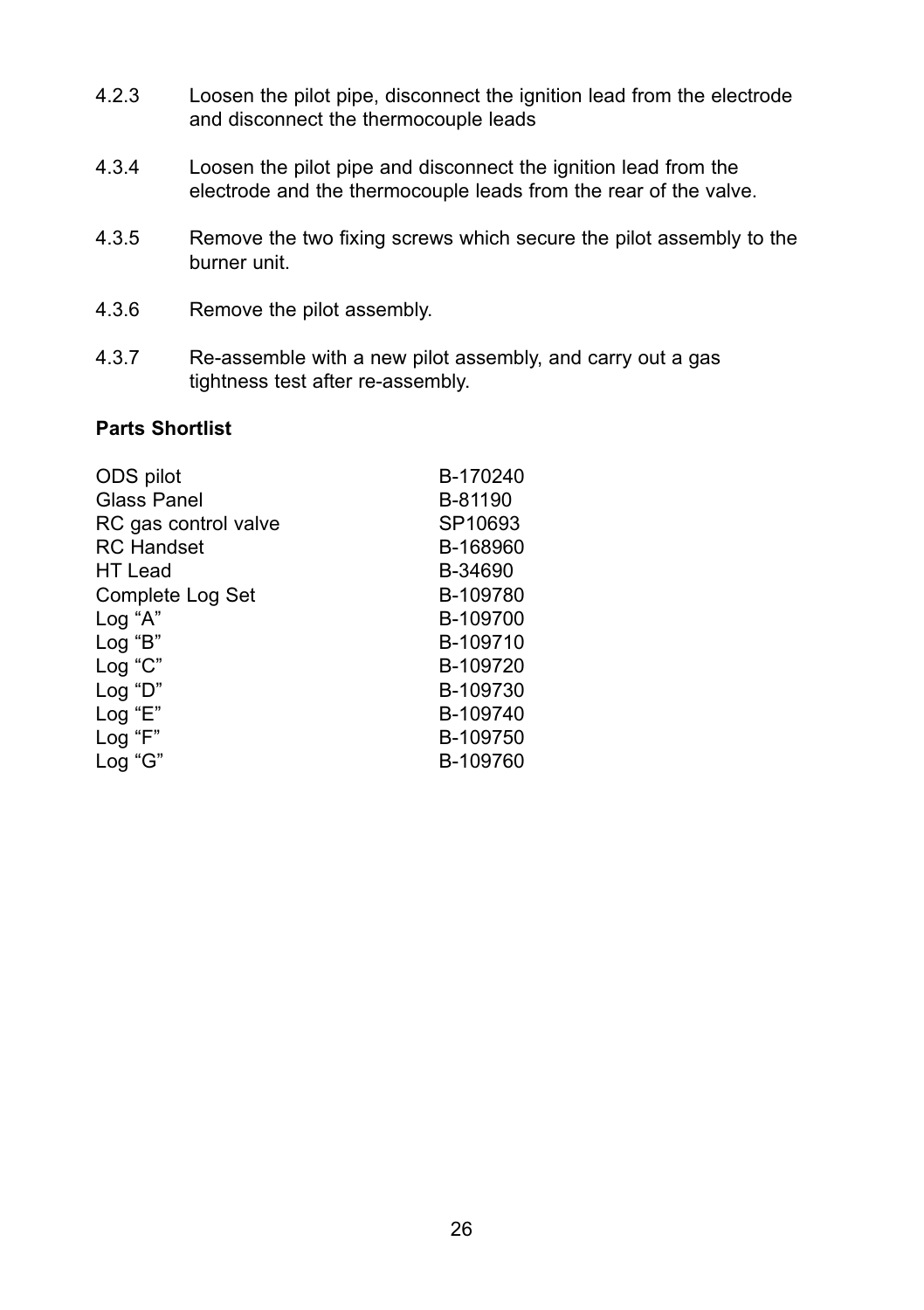# **SECTION FIVE - USER INSTRUCTIONS**

#### **5.1 INSTALLATION INFORMATION**

#### **CONDITIONS OF INSTALLATION**

It is the law that all gas appliances are installed only by a competent (e.g. GAS SAFE Registered) Installer, in accordance with the installation instructions and the Gas Safety (Installation and Use) Regulations 1998 as amended. Failure to install appliances correctly could lead to prosecution. It is in your own interest and that of safety to comply with the law.

The fire may be fitted below a combustible shelf provided that the shelf is at least 300mm above the top of the appliance and the depth of the shelf does not exceed 150mm.

The fire may be installed below combustible shelves, which exceed 150mm deep providing that the clearance above the fire is increased by 15mm for each 25mm of additional overhang in excess of 150mm.

If this appliance is fitted directly on to a wall without the use of a fireplace or surround, soft wall coverings such as wallpaper, blown vinyl etc. could be affected by the heat and may discolour or scorch. This should be considered when installing or decorating.

The Model number of this appliance is FPHL\*\*RN2 and it is manufactured by :-

\*\* denotes trim and colour variant

BFM Europe Ltd. Trentham Lakes Stoke-on-Trent Staffordshire ST4 4TJ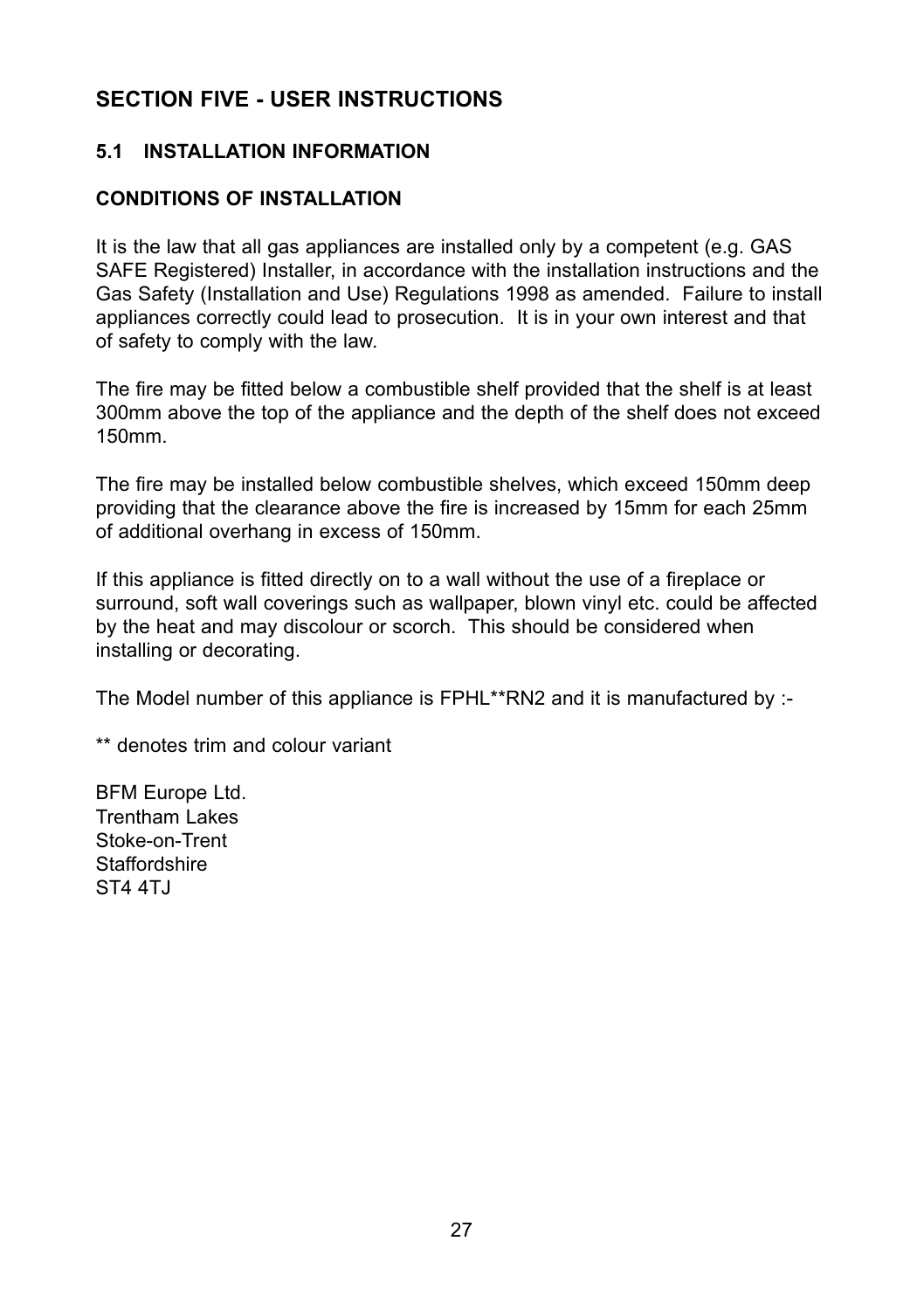# **5.2 ABOUT YOUR NEW ROCCO HE ROOM HEATER**

The Flavel Rocco High Efficiency log effect room heater incorporates a unique and highly developed fuel bed which gives the realism of a loose log layout combined with realistic flames and glow. The use of durable hard ceramic material in the construction of the fuelbed components ensures long and trouble free operation. When first using the new fire a slight smell may be noticed. This is due to small deposits of oil on the firebox, but will soon disappear. Please take the time to fully read these instructions as you will then be able to obtain the most effective and safe operation of your fire.

#### **DO NOT UNDER ANY CIRCUMSTANCES ATTEMPT TO USE THIS APPLIANCE IF THE GLASS PANEL IS BROkEN OR HAS BEEN REMOVED.**

# **IMPORTANT SAFETY INFORMATION**

**WARNING : This appliance has a hot surface and as with all heating appliances a fireguard should be used for the protection of children, the elderly and infirm. Fireguards should conform to B.S. 8423 : 2002 (Fireguards for use with gas heating appliances). Servicing should be carried out annually by a competent person such as a GAS SAFE registered engineer. It is a condition of BFM Europe Ltd. lifetime guarantees schemes that this is carried out by a competent person i.e a GAS SAFE registered Engineer.**

The service should include visually checking the appliance, flue terminal and fireplace for accumulation of debris around the firebox, and inspection of the ceramic logs, replacing as necessary. Should debris be found upon the fuel-bed, please contact a GAS SAFE registered installer. The condition of the ceramic log set should be carefully checked and **if necessary the whole unit should be replaced with a genuine replacement set.**

**After any servicing work a gas tightness check must always be carried out.** Any debris or deposits should be removed from the log set from time to time. This may be carried out by referring to the cleaning section as described later in this book. Only the fuelbed components as supplied must be used and complete and genuine replacements must be used. Always keep furniture and combustible materials well clear of the fire and never dry clothing or items either on or near to the fire. Never use aerosols or flammable cleaning products near to the fire when it is in use.

#### **5.3 SPILLAGE MONITORING SYSTEM**

This appliance is fitted with a spillage monitoring system which shuts down the fire if the evacuation of combustion products from the fire is affected by a partially or fully blocked flue pipe. If this system operates the fire will go out. If this occurs, leave the fire for at least three minutes then follow the lighting procedure as described in the previous section.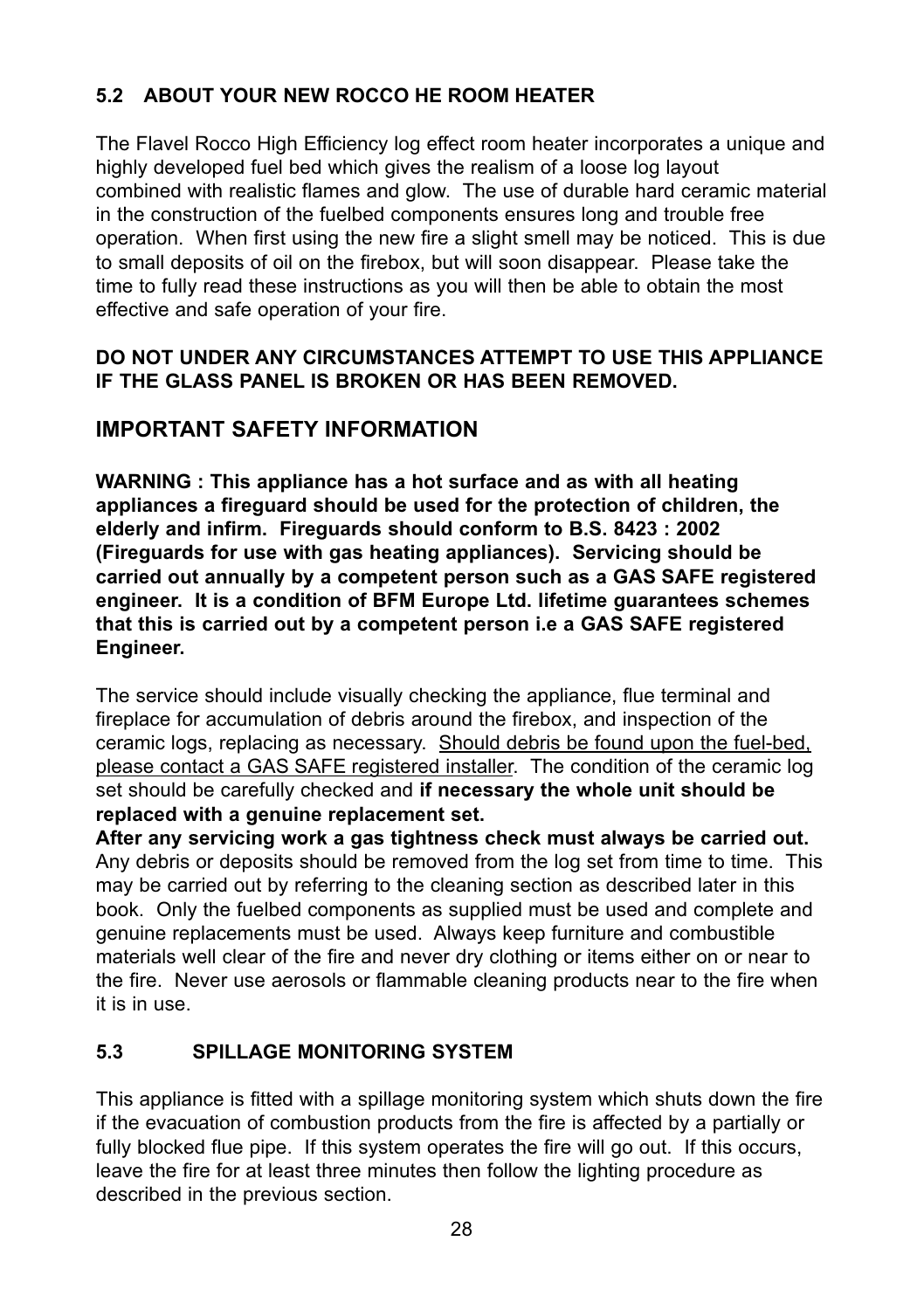#### **5.4 OPERATING THE FIRE - REMOTE CONTROL MODELS**

- 5.4.1 The controls comprise a remote handset, to turn the fire on and off and adjust the gas rate. Ensure valve power isolation switch is in the on position - see figure 3. Hold the handset with one hand ensuring your hand is wrapped around the back and that your hand is in contact with both sides of the handset. The green light of the "unlock" symbol should light. See figure 1 below.
- 5.4.2 Press and hold the power button continuously until the red light illuminates next to the operation symbol (this typically takes two seconds). As the red light illuminates release immediately the power button. The red light will the flash as the burner is being lit. While the burner is lighting the red light will flash. When the burner has lit the red light will stop completely. The burner will now be lit at maximum heat input level. NOTE : If the power button is pressed for too long or two short a time or the grip on the handset is not firm or is released too soon, the lighting sequence will be interrupted and not complete. The reason for the remote control having this strict start sequence is for safety reasons so that the starting operation of the fire will be most unlikely to be done other than intentionally by an adult.

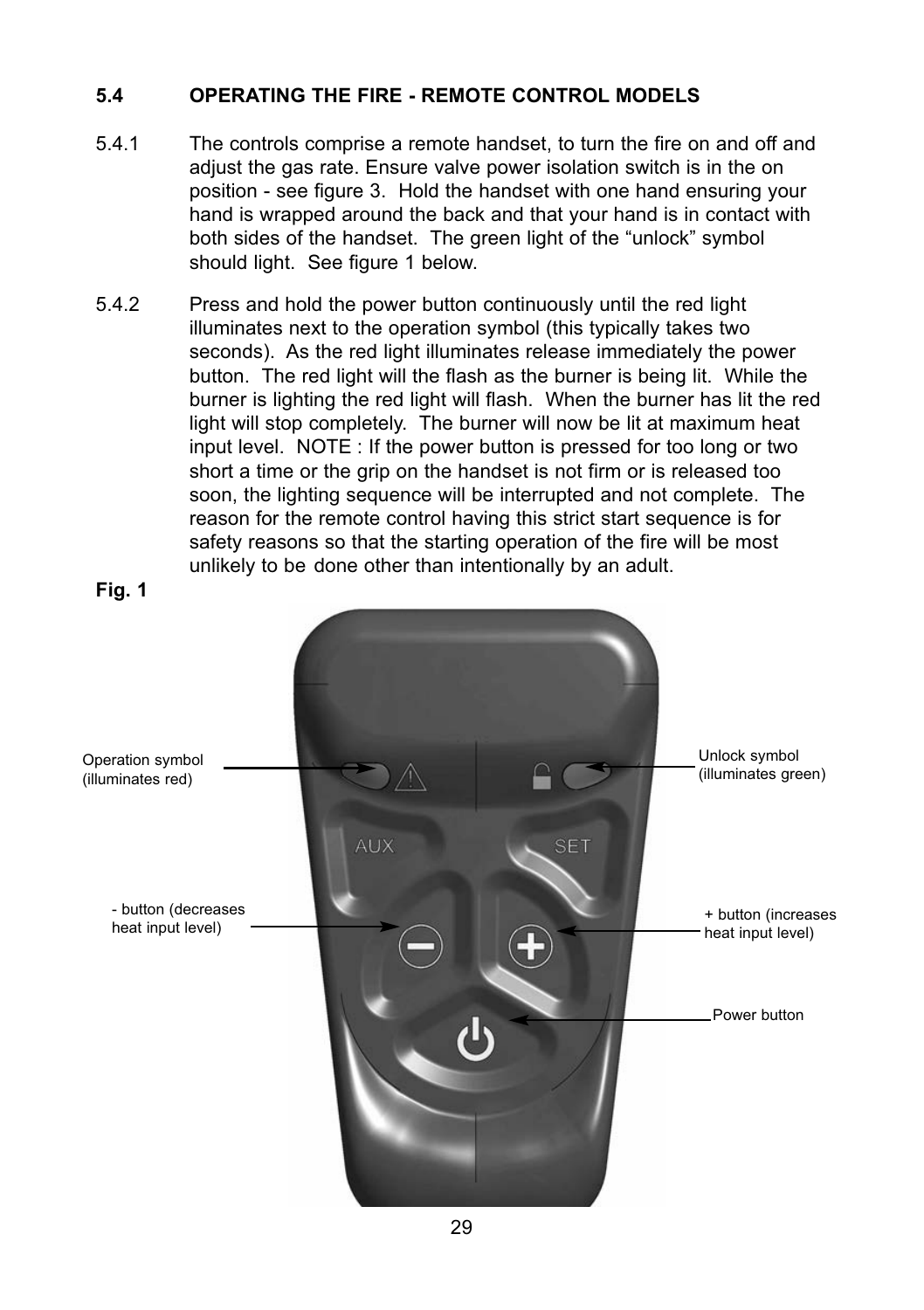#### **5.4 OPERATING THE FIRE - REMOTE CONTROL MODELS  (CONTINUED)**

- 5.4.3 To decrease the heat input level of the burner hold the handset as described in section 5.4.1 to unlock the keypad then press the and release the - button. Pressing and releasing the - button will lower the heat input level one step at a time. Pressing the - button continuously will move the heat input level to the minimum. There is also a flame adjuster which is located on the burner unit control panel which slides from left to right. The left hand position gives maximum efficiency and output whereas the right hand position gives more flame but slightly less radiant glow.
- 5.4.4 To increase the heat input level of the fire's burner hold the handset as described in section 5.4.1 to unlock the keypad then press the and release the + button. Pressing and releasing the + button will increase the heat input level one step at a time. Pressing the + button continuously will move the heat input level to the maximum.
- 5.4.5 To turn the fire off hold the handset as described in section 5.4.1 to unlock the keypad then press and release the power button, the burner will then stop.
- **5.4.6 If you are not intending to use the fire for a long period (i.e. over the summer months) the battery life can be extended by sliding the power isolator switch to the left (to the "0" position away from the "1" position) on the valve itself, which is located behind the trim on the fire.**
- **5.4.7 In the event of loss of the remote handset, as a backup the fire can be controlled from the valve, which is located behind the ashpan cover on the fire, see section 5.5 for full manual operating instructions. If your fire does not operate manually please consult the troubleshooting chart on the rear page of this manual.**
- 5.4.8 If the handset is misplaced you can "page it" by pressing the (+) button only on the control valve on the fire for a period of 5 seconds. The handset will flash and make an audible noise to help you locate it. Once you find the handset with one hand ensure your hand is wrapped around the back and that your hand is in contact with both sides of the handset then the audible noise will cease. The flashing and sound will last for 60 seconds each time the handset is paged as described. If not found in 60 seconds page the handset again until located.

**IMPORTANT NOTE : THE BATTERIES SHOULD BE REPLACED WITH GOOD QUALITY ALkALINE BATTERIES WHEN REQUIRED, THE BATTERY LIFE IS EXPECTED TO BE A MINIMUM OF 12 MONTHS WITH NORMAL USAGE. FOR BEST PERFORMANCE BFM EUROPE RECOMMEND THE USE OF ENERGIZER BATTERIES WITH IT'S PRODUCTS.**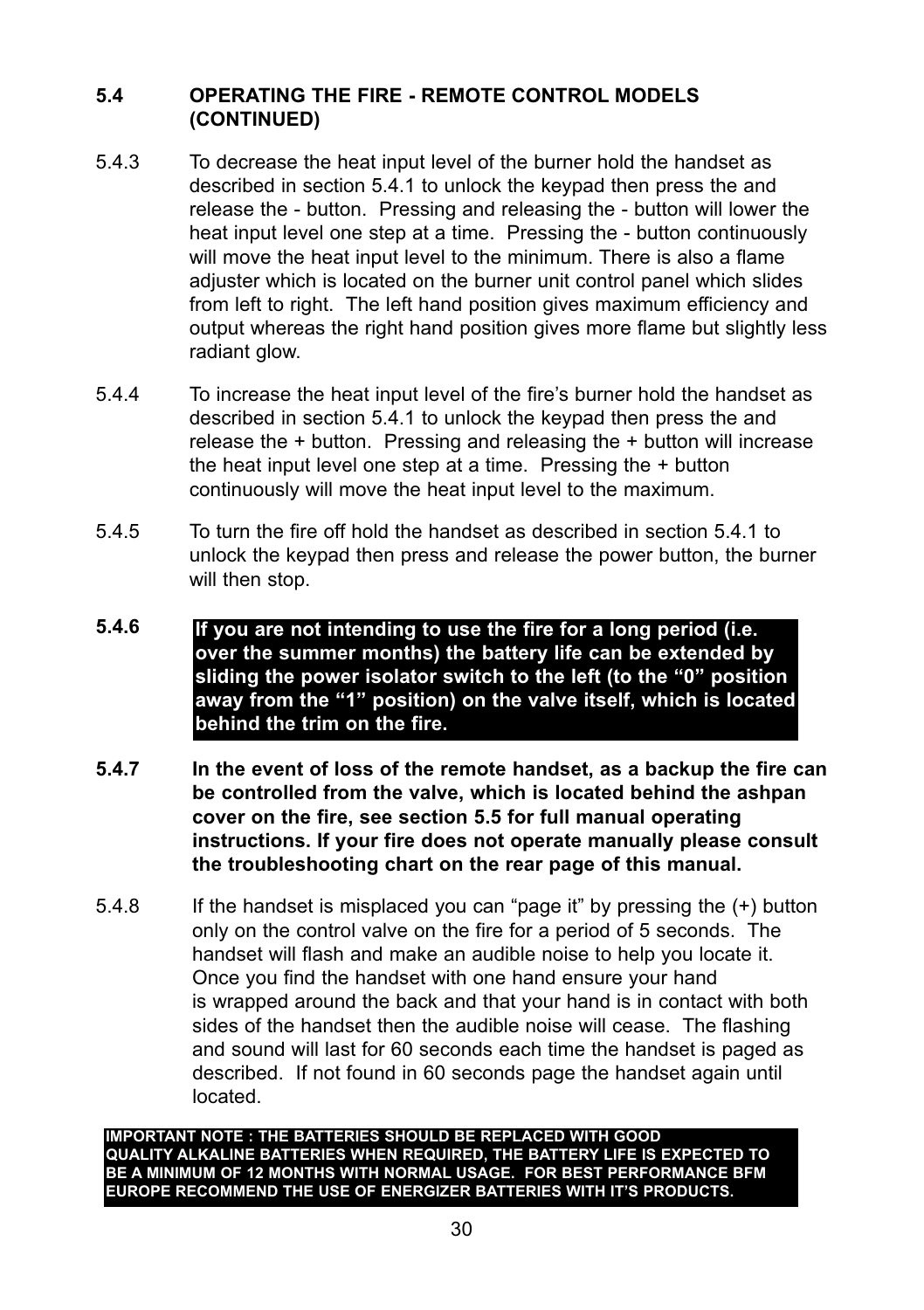#### **5.5 MANUAL OPERATION OF REMOTE CONTROL MODELS**

- 5.5.1 These products can therefore be operated manually should the need arise. The control valve is located at the base of the fire as shown below in figure 2.
- **Fig. 2**



- 5.5.2 Ensure that the power isolation switch is in position "1" and the power indicator light is illuminated (red) as shown in figure 3 below.
- **Fig. 3**

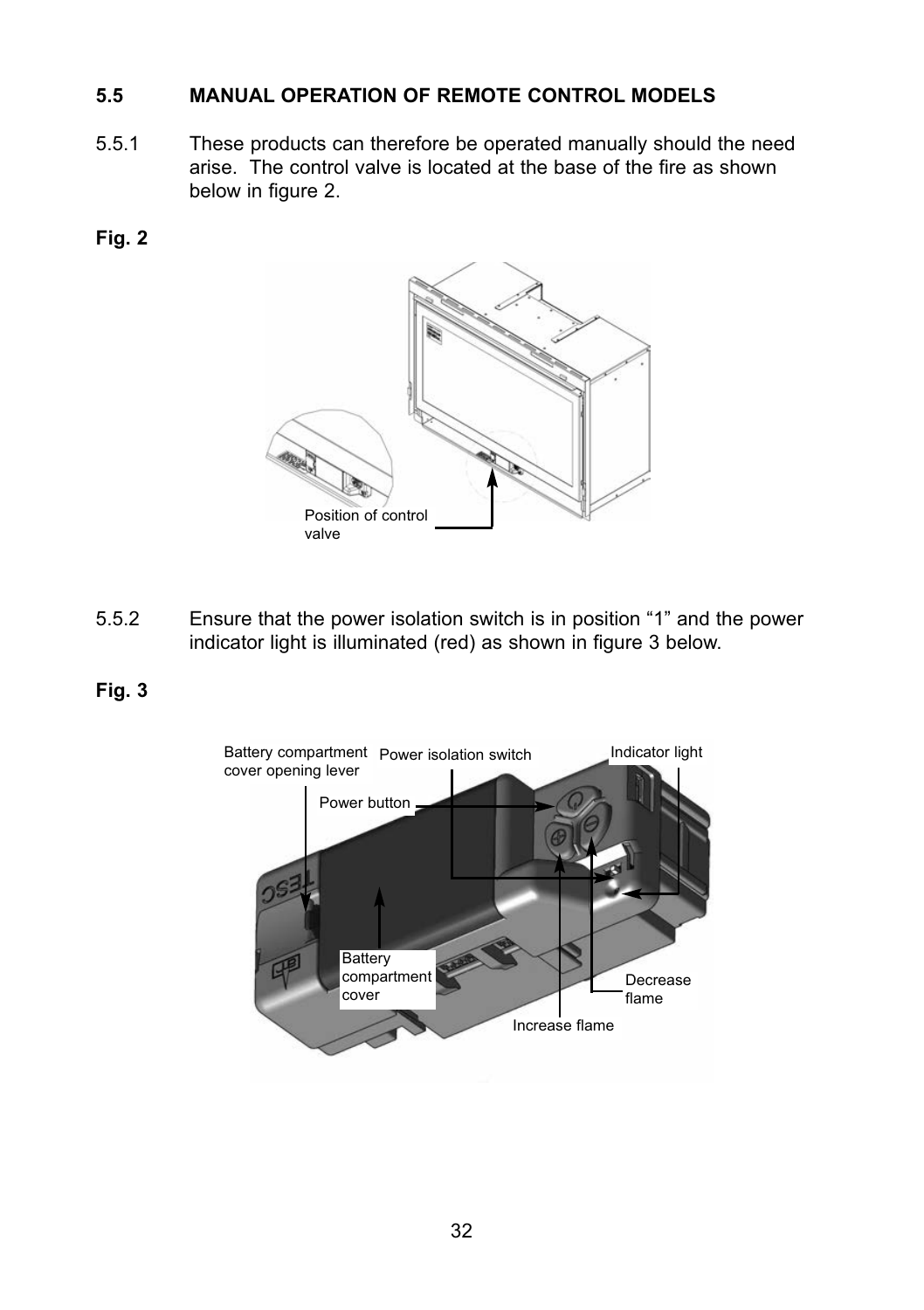- 5.5.3 To operate the fire press and hold the "power" button as shown in figure 3 on the previous page for two seconds, release as soon as the red indicator light in figure 3 on the previous page illuminates. The burner will start its ignition sequence and light to the maximum heat input level.
- 5.5.4 To reduce the heat input, press and release the (-) button to lower the heat input level one step at a time. Pressing the (-) button continuously will move the heat input level to the minimum.
- 5.5.5 To turn the fire off, press the power button and the burner will stop.
- **5.5.6 If you are not intending to use the fire for a long period (i.e. over the summer months) the battery life can be extended by sliding the power isolator switch to the left (to the "0" position away from the "1" position) on the valve itself, which is located behind the trim on the fire.**

#### **5.6 REPLACING THE BATTERIES ON REMOTE CONTROL MODELS**

- 5.6.1 Remove the trim, locate the control valve battery cover at the centre of the burner, (see section 5.5) slide the power isolator switch to the "0" position (to the left).
- 5.6.2 Remove the battery cover and replace the 3 off AA batteries with good quality Alkaline items, BFM Europe recommend the use of "Energizer" batteries. **It is important that only an alkaline battery is used, otherwise premature battery failure and leakage may result.**
- 5.6.3 Replace the battery cover and turn the power isolator switch to the "1" position (to the right).
- 5.6.4 Replace the trim.
- 5.6.5 Fit two off AA batteries to the handset in the direction shown inside the handset moulded into the plastic.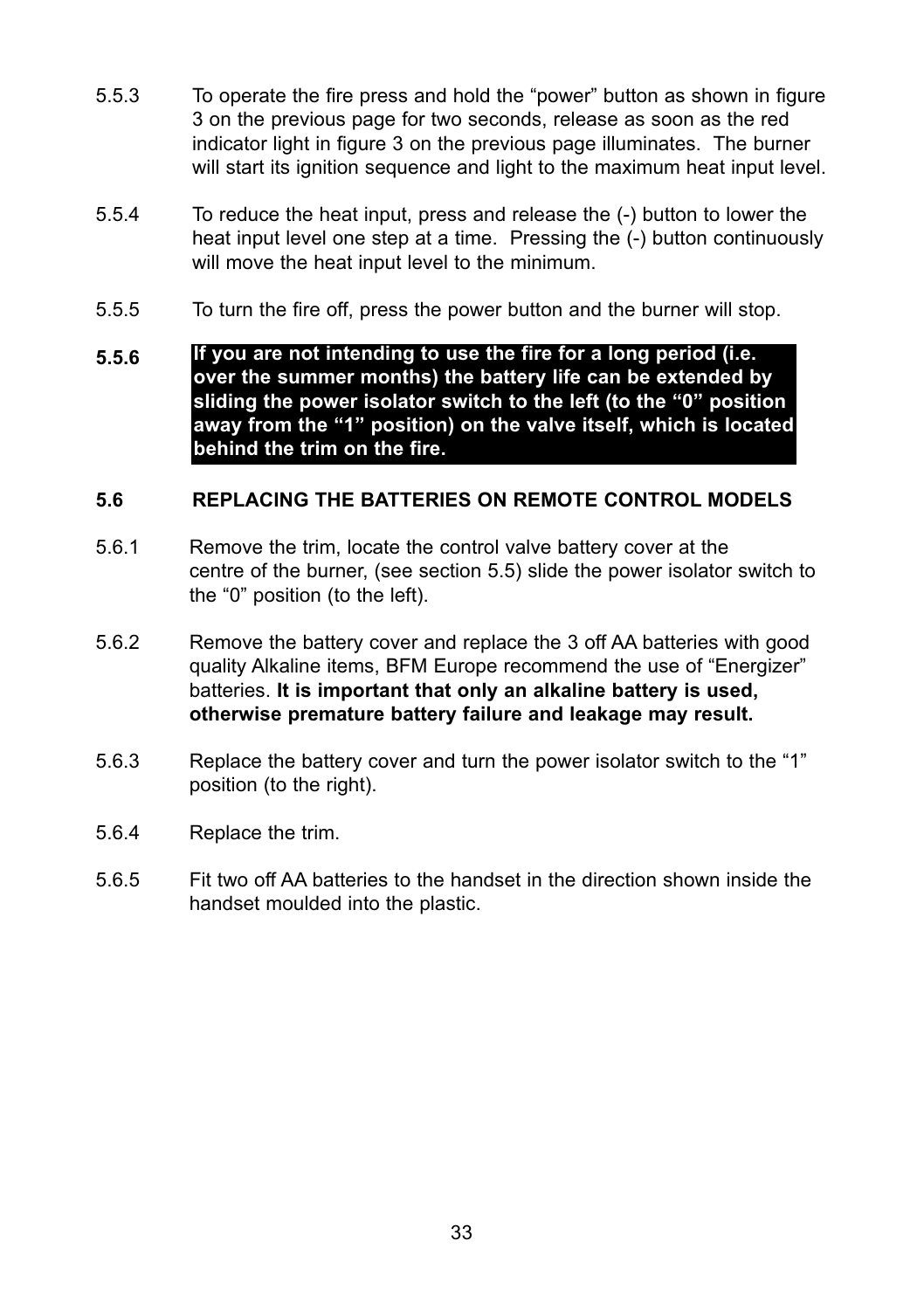#### **5.7 CLEANING**

**WARNING** : Before attempting any cleaning operation ensure that the fire has been allowed to fully cool.

#### **5.7.1 CLEANING THE TRIM AND PAINTED METAL PARTS**

The trim that is supplied for use with this product must be gently cleaned with a damp cloth only. **Abrasive cleaners, chemical cleaning agents or any type of polish must never be used as damage to the paint may result.**

#### **5.7.2 CLEANING THE FUEL BED**

We do not recommend cleaning the fuelbed other than at annual service intervals. If carbon or soot accumulates on the logs, this should be removed by carefully brushing the fuelbed using a soft brush. For instructions on how to remove the glass panel please see page 40. **The log set is made from a form of refractory ceramic fibre and should be handled carefully to avoid generating dust, as this may be harmful if inhaled. As with some fibrous materials, handling fibrous materials without gloves could cause skin irritation.**

**The fuelbed should never be washed or exposed to any cleaning agents or water**.

Any damaged parts must be replaced by contacting your dealer, whose details may be found on the BFM Europe website, address on the rear page. The log set must only be replaced with a genuine replacement and the fire must never be run with a different log set fitted.

The log set must be carefully reassembled as stated in pages 35-39.

#### **5.7.3 CLEANING THE GLASS PANEL**

To clean the glass panel, first ensure that the fire is cool, **please note that the glass panel will remain hot for a considerable period when the fire has been switched off.** Remove the glass frame assembly from the product as described on page 40. Use a clean damp cloth and ceramic glass cleaner to remove any stains or deposits frm the glass panel. Do not using scouring pads as this may scratch the surface finish of the glass panel.

**PLEASE NOTE** :- The glass will require cleaning periodically. Condensation produced by the products of combustion will create marks on the inside face of the glass panel.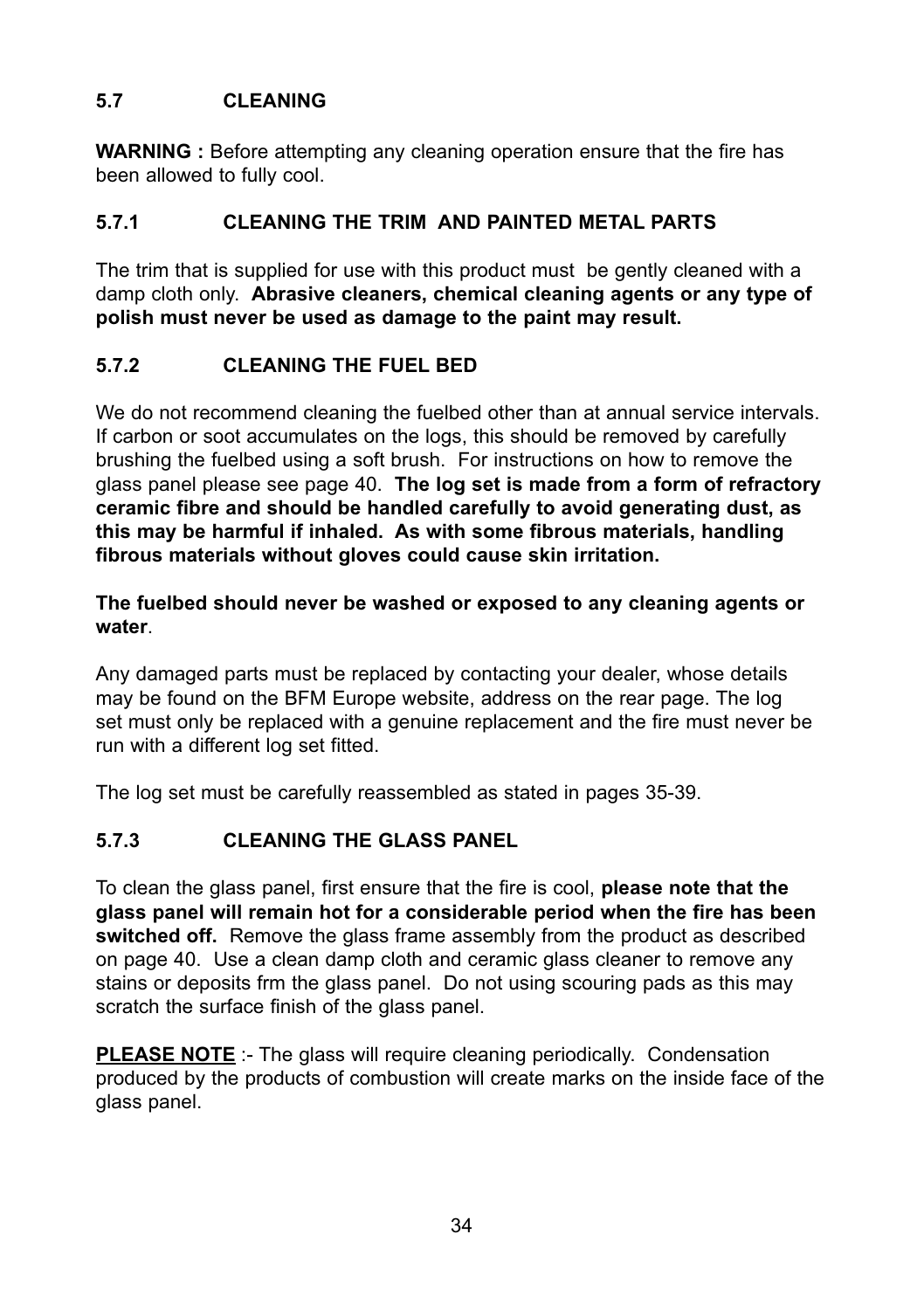#### **5.8 REMOVAL & RE-FITTING THE FUEL-BED LOGSET**

5.8.1 The gravel material should then be first layed around the base of the combustion chamber as shown below in figure 4, leaving the rear section as shown to allow the fitting of Log "A"



5.8.2 Place the largest Log "A" centrally onto the fuel-bed support behind the burner flame strip. Ensure that the fuel-bed Log "A" is located centrally in the firebox, and that the front edge is parallel with the rear face of the burner flame strip as shown below in figure 5.



Fuel-bed Log "A" to be fitted behind burner flame strip

**Fig. 5**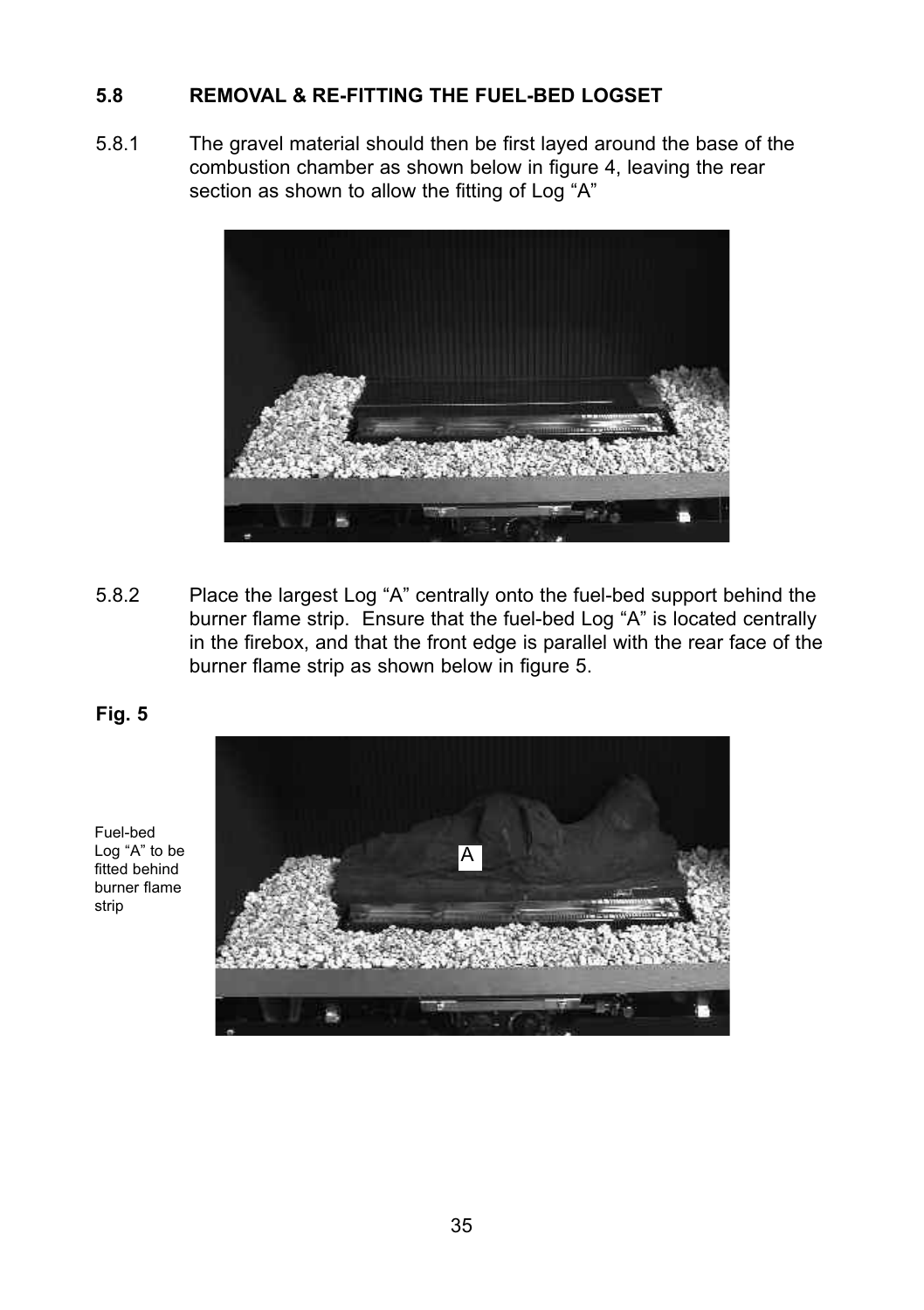- 5.8.3 Fit Log "B" into position on left hand side of the fuel-bed base log "A"as shown below in figure 6, using the groove in Log "A" as a guide for placement.
- **Fig. 6**



- 5.8.4 Fit Log "C" into position on left hand side of the fuel-bed base log "A"as shown below in figure 7, using the groove in Log "A" as a guide for placement.
- **Fig. 7**

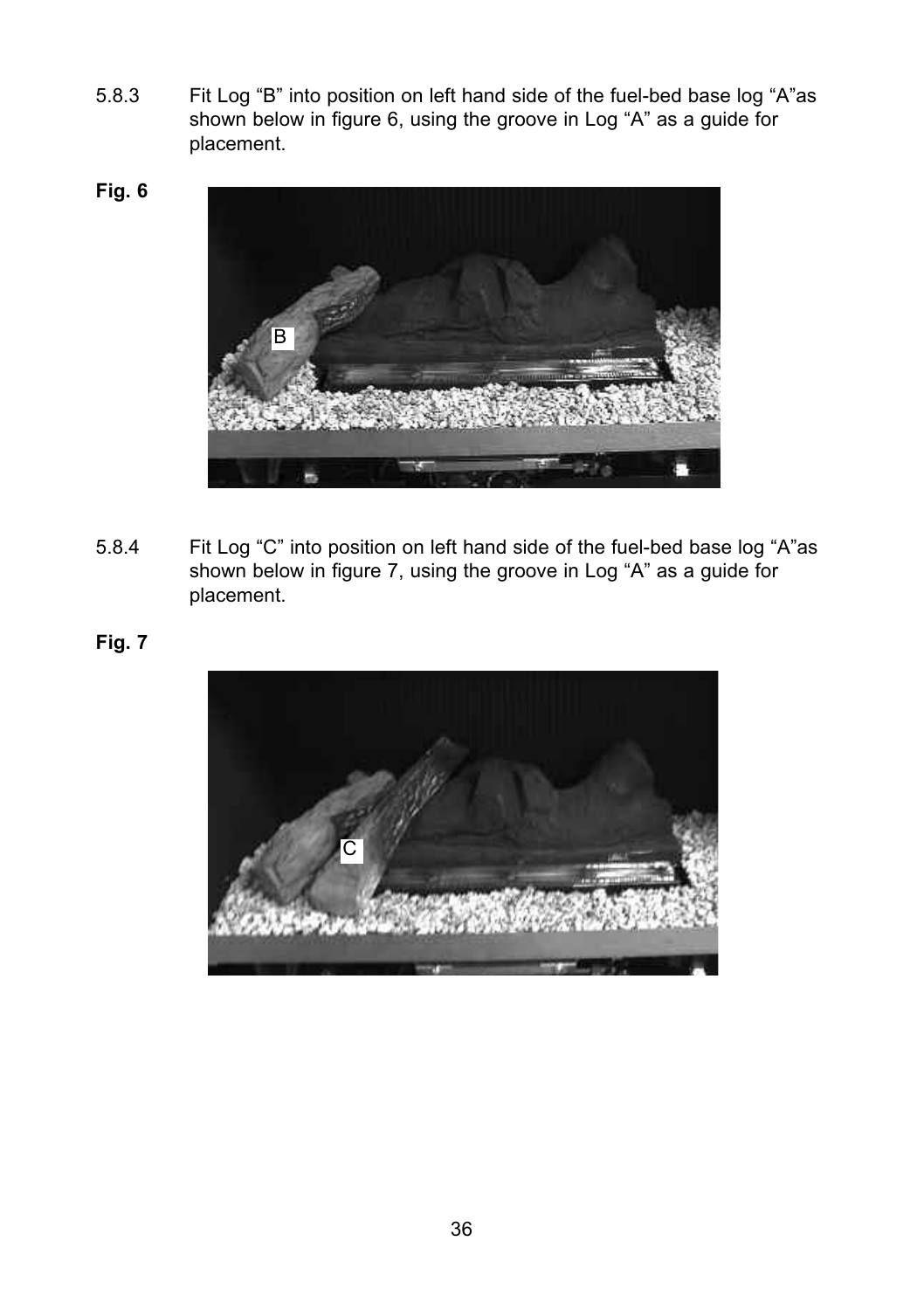- 5.8.5 Fit Log "D" into position on left hand side of the fuel-bed base log "A"as shown below in figure 8, using the groove in Log "A" as a guide for placement.
- **Fig. 8**



- 5.8.6 Fit Log "E" into position at centre of the fuel-bed base log "A"as shown below in figure 9, using the groove in the centre of Log "A" as a guide for placement.
- **Fig. 9**

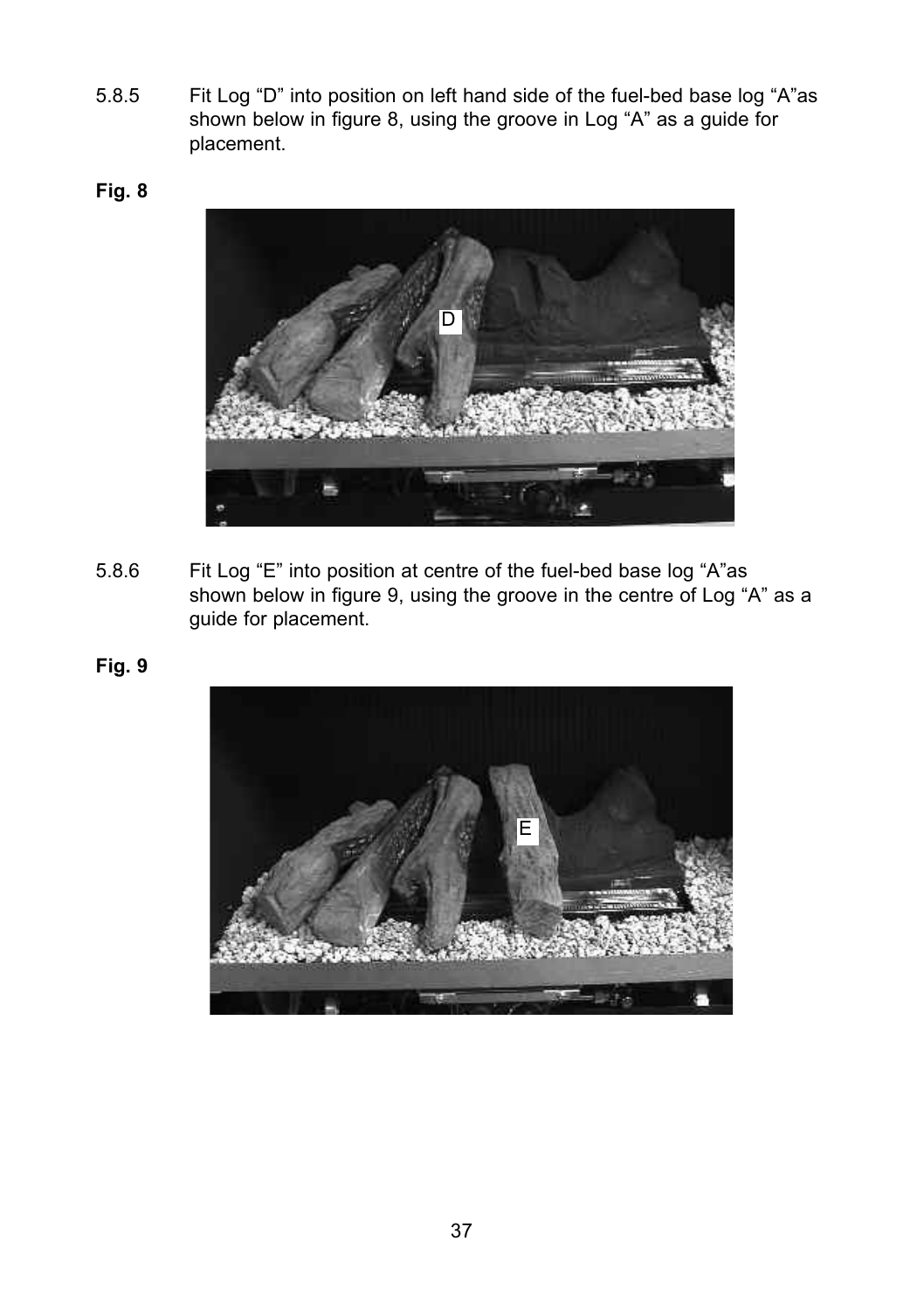- 5.8.7 Fit Log "F" into position at right hand side of centre of the fuel-bed base log "A"as shown below in figure 10, using the groove in Log "A" as a guide for placement.
- **Fig. 10**



- 5.8.8 Fit Log "G" into position at right hand side of the fuel-bed base log "A"as shown below in figure 11, using the raised section in the base log as a guide for position.
- **Fig. 11**



**Warning : Use only the logs supplied with the fire. When replacing the logs remove the old logs and discard them. Fit a complete set of logs of the correct type. Do not fit additional logs or any logs other than a genuine replacement set.**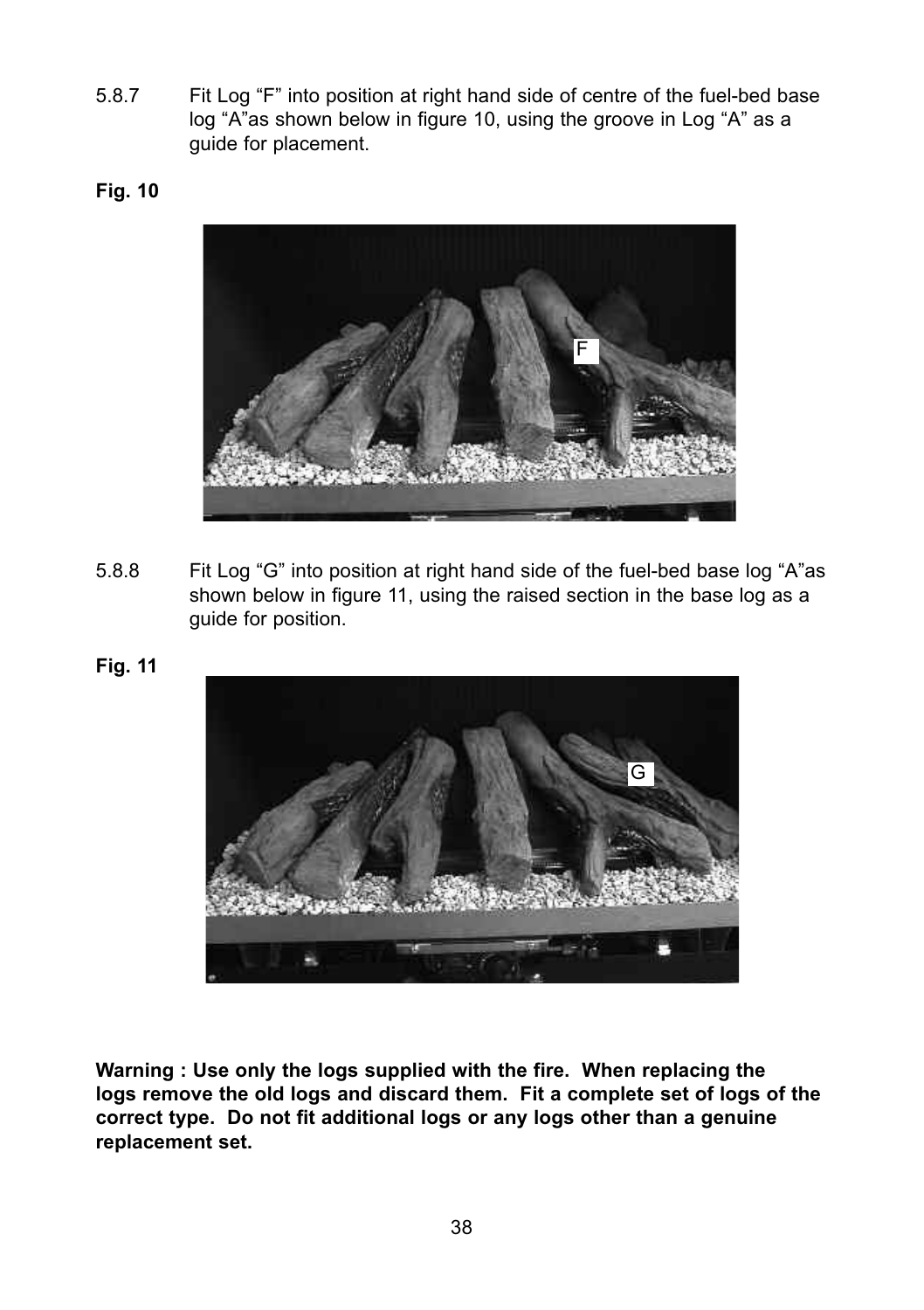#### **IMPORTANT NOTE**

**HAVING FITTED THE GRAVEL MATERIAL IN THE BASE OF THE COMBUSTION CHAMBER, ENSURE THAT NONE OF IT IS ON THE BURNER FLAME STRIP OR IN THE PILOT ASSEMBLY. IF MATERIAL IS OBSERVED VISUALLY ON THESE COMPONENTS, REMOVE THE FUEL-BED LOGSET, REMOVE THE GRAVEL MATERIAL FROM THE BURNER AND OR PILOT AND RE-FIT THE LOGS AS DETAILED IN SECTION 5.8 ON THE PREVIOUS PAGES.**

**This appliance uses fuel effect pieces containing Refractory Ceramic Fibres (R.C.F.), which are man-made vitreous silicate fibres. Excessive exposure to these materials may cause temporary irritation to eyes, skin and respiratory tract. Consequently, it makes sense to take care when handling these articles to ensure that the release of dust is kept to a minimum. To ensure that the release of fibres from these R.C.F. articles is kept to a minimum, during installation & servicing we recommend that you use a HEPA filtered vacuum to remove any dust and soot accumulated in and around the fire, before and after working on the fire. When replacing these articles we recommend that the replaced items are not broken up, but are sealed within a heavy duty polythene bag, clearly labelled as "RCF waste". This is not classified as "hazardous waste" and may be disposed of at a tipping site licensed for the disposal of industrial waste. Protective clothing is not required when handling these arrticles, but we do recommend you follow the normal hygiene rules of not smoking, eating or drinking in the work area, and always wash your hands before eating or drinking.**

#### **This appliance does not contain any component manufactured from asbestos or asbestos related products.**

Refit the glass frame as detailed in section 5.9, then light the appliance as detailed in section 5.4 as applicable.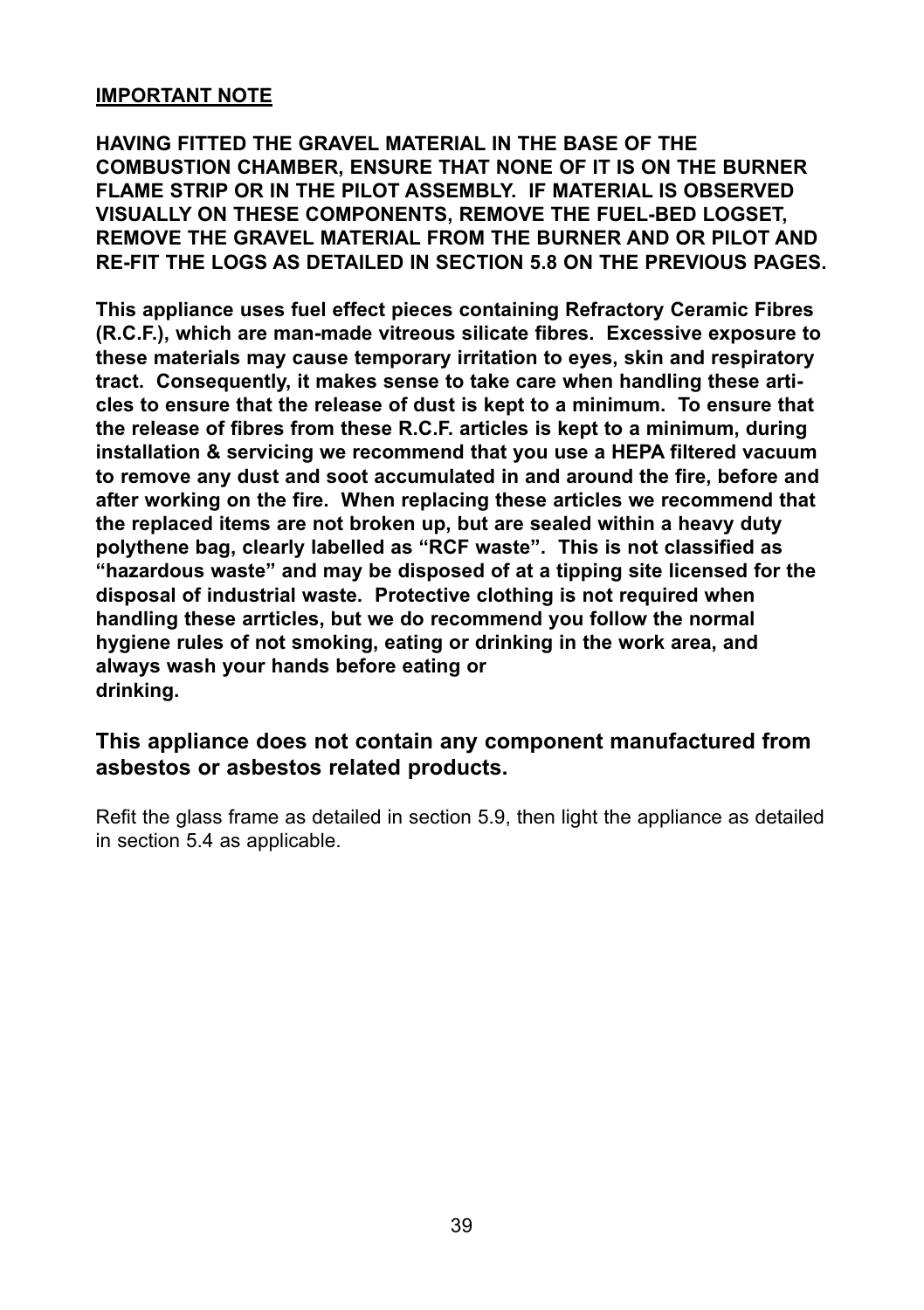#### **5.9 REMOVING / RE-FITTING THE GLASS FRAME ASSEMBLY**

5.9.1 The glass frame is held in position by hooking the top flange over the combustion chamber opening at the top as shown in figure 12 below.

#### **Fig. 12**



5.9.2 The assembly is then secured to the bottom of the combustion chamber by the two hinge clamp brackets as shown below in figure 13. These are clamped together to form the seal between the glass frame assembly and the combustion chamber.

**Fig. 13**

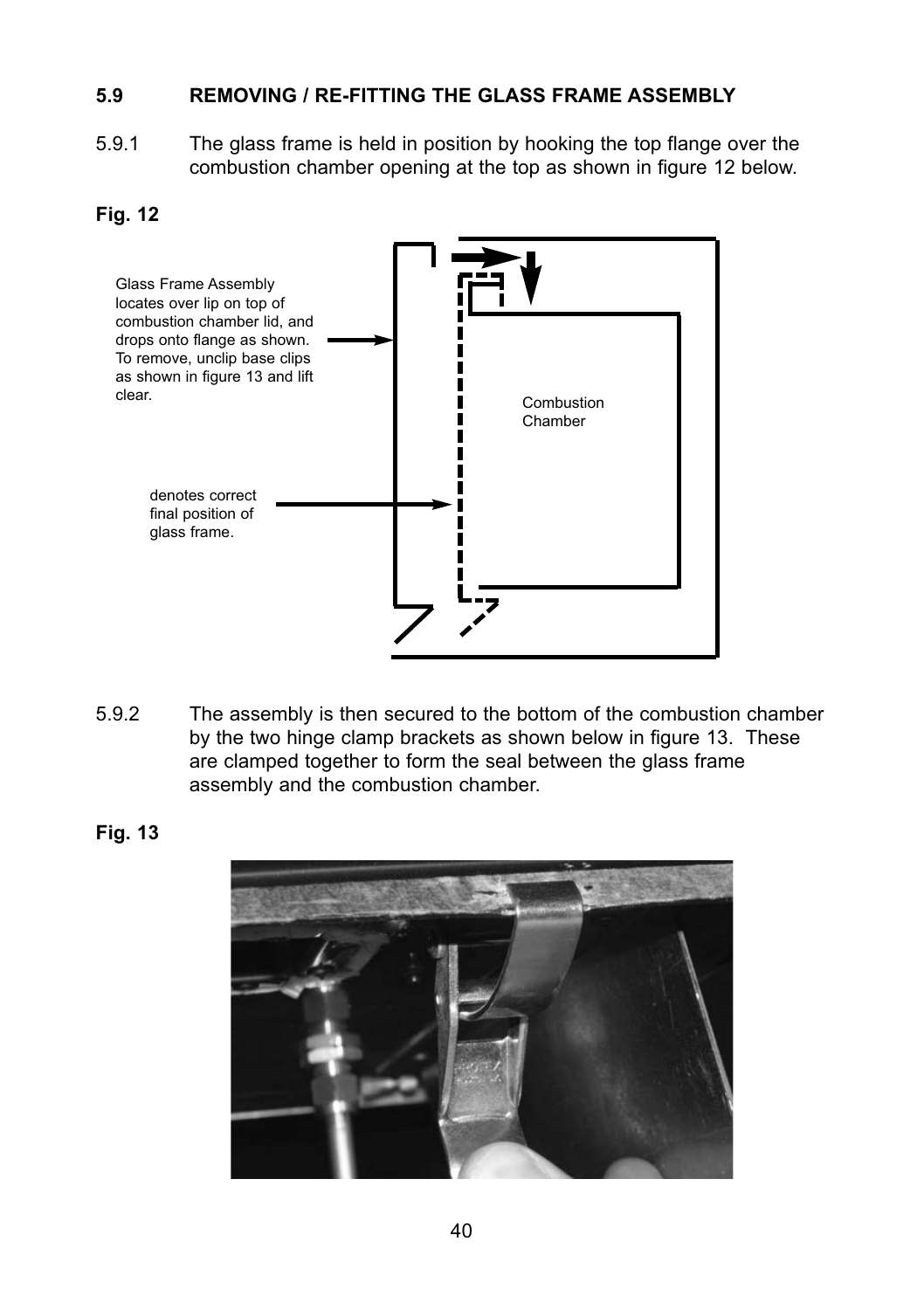# **IMPORTANT NOTE : The trim assembly of this product is a working surface and as such will become hot in use. Allow the product and trim to fully cool prior to attempting to remove it.**

5.10.1 The trim is attached to firebox by 4 off magnets as shown below in figure 14.

#### **Fig. 14**



5.10.2 Ensure the trim is securely fitted to the fire.